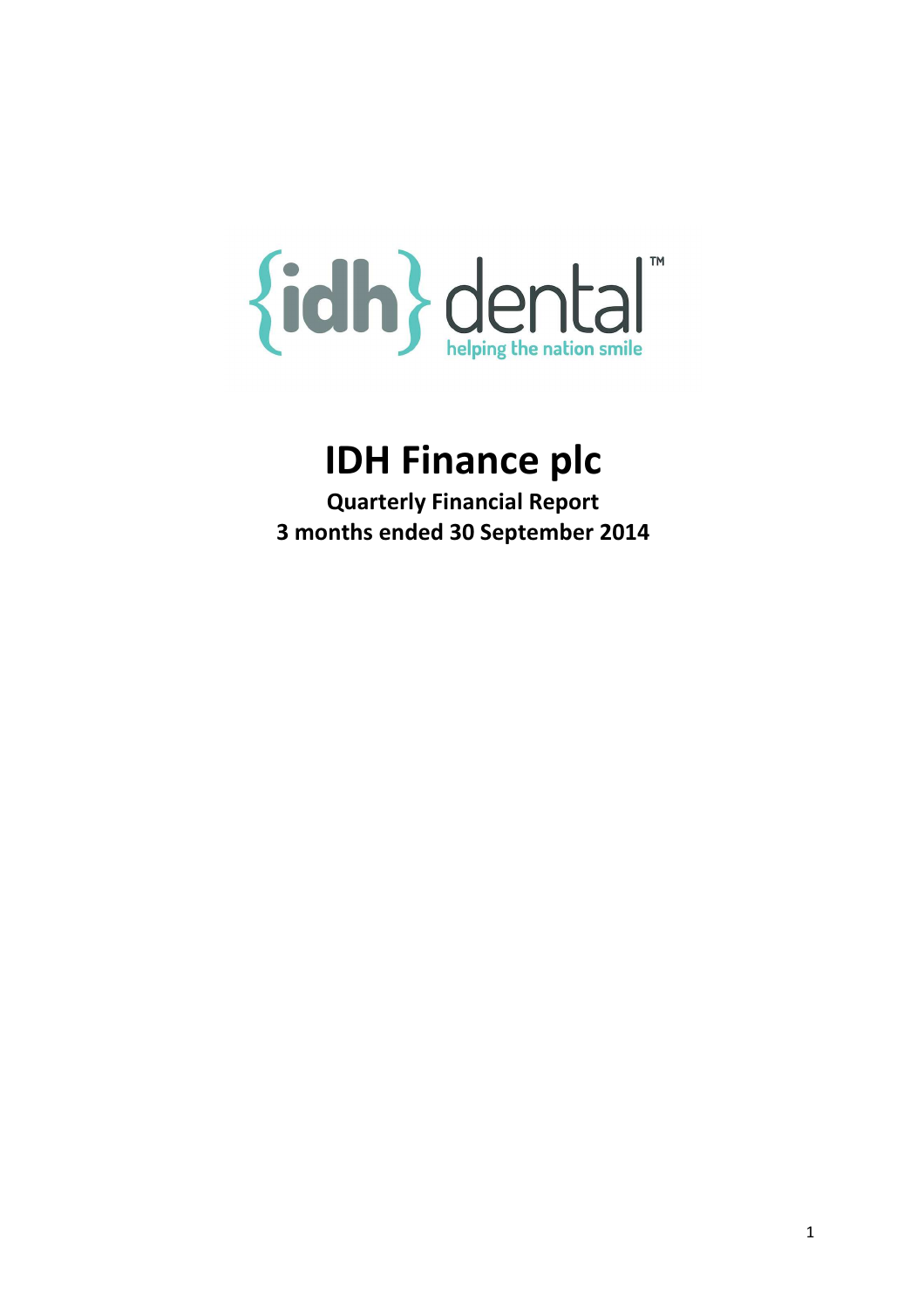# **Contents**

| Summary highlights                                                                    | 3  |
|---------------------------------------------------------------------------------------|----|
| Management's discussion and analysis of financial condition and results of operations | 4  |
| Risk factors and recent developments                                                  | 10 |
| Unaudited condensed consolidated financial statements:                                | 11 |
| Profit and loss account                                                               | 12 |
| Balance sheet                                                                         | 14 |
| Cash flow statement                                                                   | 15 |
| Reconciliation of net cash flow to movement in net debt                               | 17 |
| <b>Notes</b>                                                                          | 19 |

# Presentation of financial data

This report summarises consolidated financial and operating data derived from the unaudited consolidated financial statements of Turnstone Midco 2 Limited, the parent company of IDH Finance plc. The summary financial information provided has been derived from our records for the six month accounting period to 30 September 2014 which are maintained in accordance with UK GAAP. The interim results are not necessarily indicative of the results to be expected for the full year.

We have presented certain non-GAAP information in the quarterly report. This information includes "EBITDA", which represents earnings before interest, tax, depreciation, amortisation and one-off exceptional and strategic items. Our management believes EBITDA is meaningful for investors because it provides an analysis of our operating results, profitability and ability to service debt. EBITDA is also used by management to track our business development, establish operational and strategic targets and make important business decisions. EBITDA is the measure commonly used by investors and other interested parties in our industry.

Comparative information has been provided for the quarter and six month periods ended 30 September 2013. Information presented in this report and described as like-for-like excludes any practices or other operating units trading in the group in the current financial year or the year ended 31 March 2014 but not in both.

The comparative year-to-date information for the six month period to 30 September 2013 includes the period prior to the closing of the notes offering by IDH Finance plc, which took place on 30 May 2013 ("closing").

References to "Integrated Dental Holdings", "IDH" and "the group" refer to Turnstone Midco 2 Limited and all of its subsidiaries.

# DISCLAIMER

THIS DOCUMENT HAS BEEN PREPARED BY TURNSTONE MIDCO 2 LIMITED AND IDH FINANCE PLC. BY REVIEWING THIS DOCUMENT OR PARTICIPATING ON THE CONFERENCE CALL THAT PRESENTS IT, YOU AGREE TO BE BOUND BY THE FOLLOWING CONDITIONS.

THIS DOCUMENT IS FOR INFORMATION PURPOSES ONLY AND DOES NOT CONSTITUTE AN OFFER TO SELL OR THE SOLICITATION OF AN OFFER TO BUY SECURITIES IN TURNSTONE MIDCO 2 LIMITED OR IDH FINANCE PLC. FURTHERMORE IT DOES NOT CONSTITUTE A RECOMMENDATION BY TURNSTONE MIDCO 2 LIMITED OR ANY OTHER PARTY TO SELL OR BUY SECURITIES IN TURNSTONE MIDCO 2 LIMITED OR ANY OTHER SECURITIES. ALL WRITTEN OR ORAL FORWARD LOOKING STATEMENTS ATTRIBUTABLE TO TURNSTONE MIDCO 2 LIMITED, IDH FINANCE PLC, OR PERSONS ACTING ON THEIR BEHALF ARE QUALIFIED IN THEIR ENTIRITY BY THESE CAUTIONARY STATEMENTS.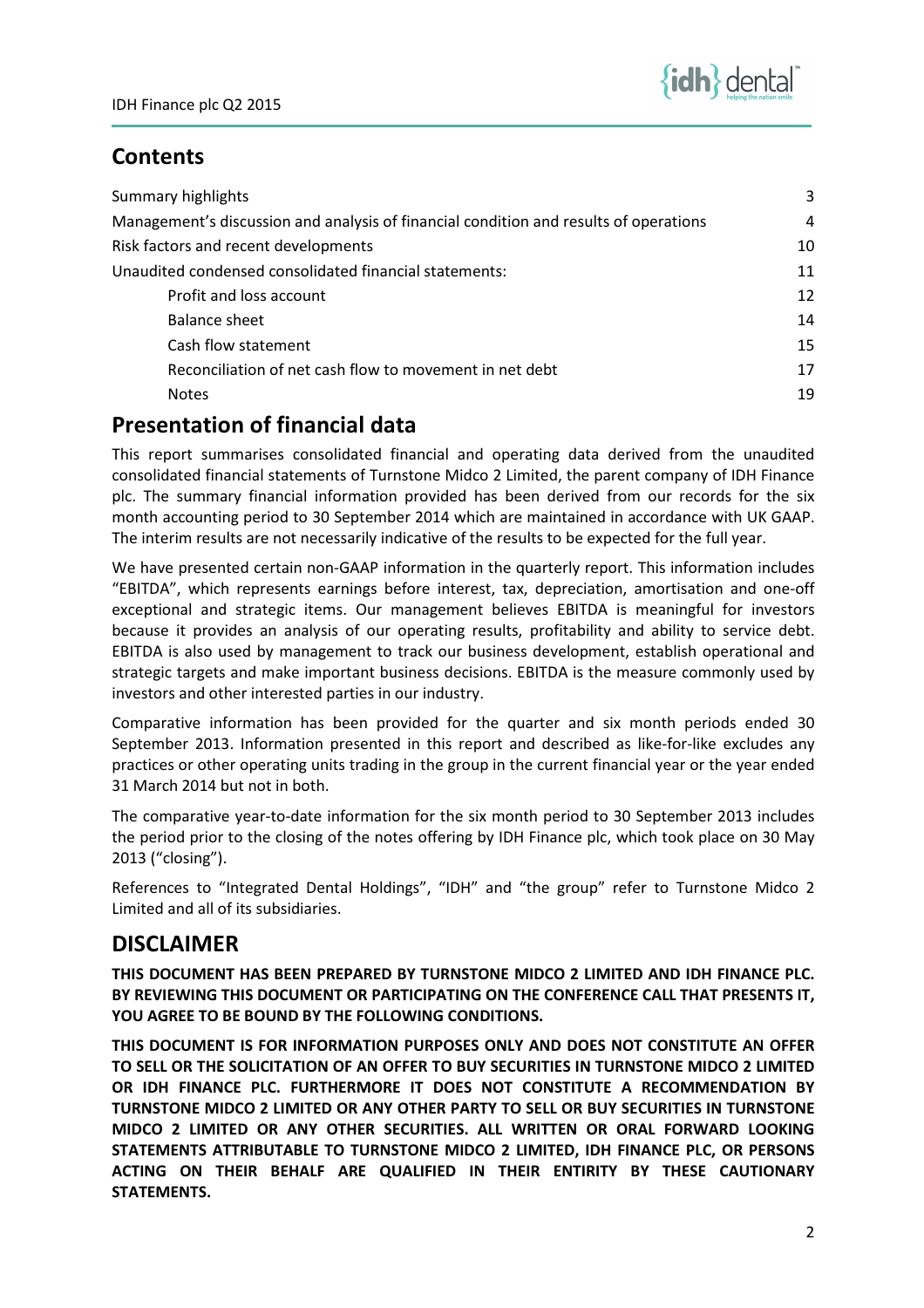

# Summary highlights

- EBITDA before exceptional items for the three months ended 30 September 2014 ("Q2 FY15") increased to £19.1m, 22.3% up on the three months to 30 September 2013.
- Q2 FY15 turnover was £133.2m. Year on year turnover growth, predominantly driven by acquisitions, was 36.4%.
- Q2 FY15 like-for-like private revenue growth of 13.8%.
- With the inclusion of Dental Directory's post acquisition results:
	- o Q2 FY15 gross margin percentage of 44.9% compared to 48.9% in the three months to 30 September 2013.
	- o Administrative expenses, excluding depreciation, goodwill amortisation and exceptional items, as a percentage of turnover was 30.9%, reduced from 33.3% in Q2 FY14.
- Increase in LTM EBITDA to £73.6m and pro-forma LTM EBITDA to £86.0m.
- 30 practices were acquired during the quarter, including a group of 26 practices predominantly operating across Wales – total practices increased to 621.
- Operating cash generated of £22.8m increased from £14.5m in Q2 FY14.
- Maintenance capital expenditure for the quarter ended 30 September 2014 was £4.6m.
- Normalised cash conversion adjusting for one-off items in working capital and maintenance capital expenditure was 101.6%.
- £23.4m was spent on acquisitions during the quarter.
- Cash and cash equivalents at 30 September 2014 of £23.0m and net debt was £479.1m.
- Gearing levels are 6.51 times and 5.57 times LTM EBITDA and pro-forma LTM EBITDA respectively.
- My Dentist is the new brand name for the IDH practices.
	- o Launch commenced in October 2014.
	- $\circ$  c.90 practices to be converted to the new fascia by March 2015 as a trial concept.
	- o Depending on the trial remaining practices to be converted in the year to March 2016.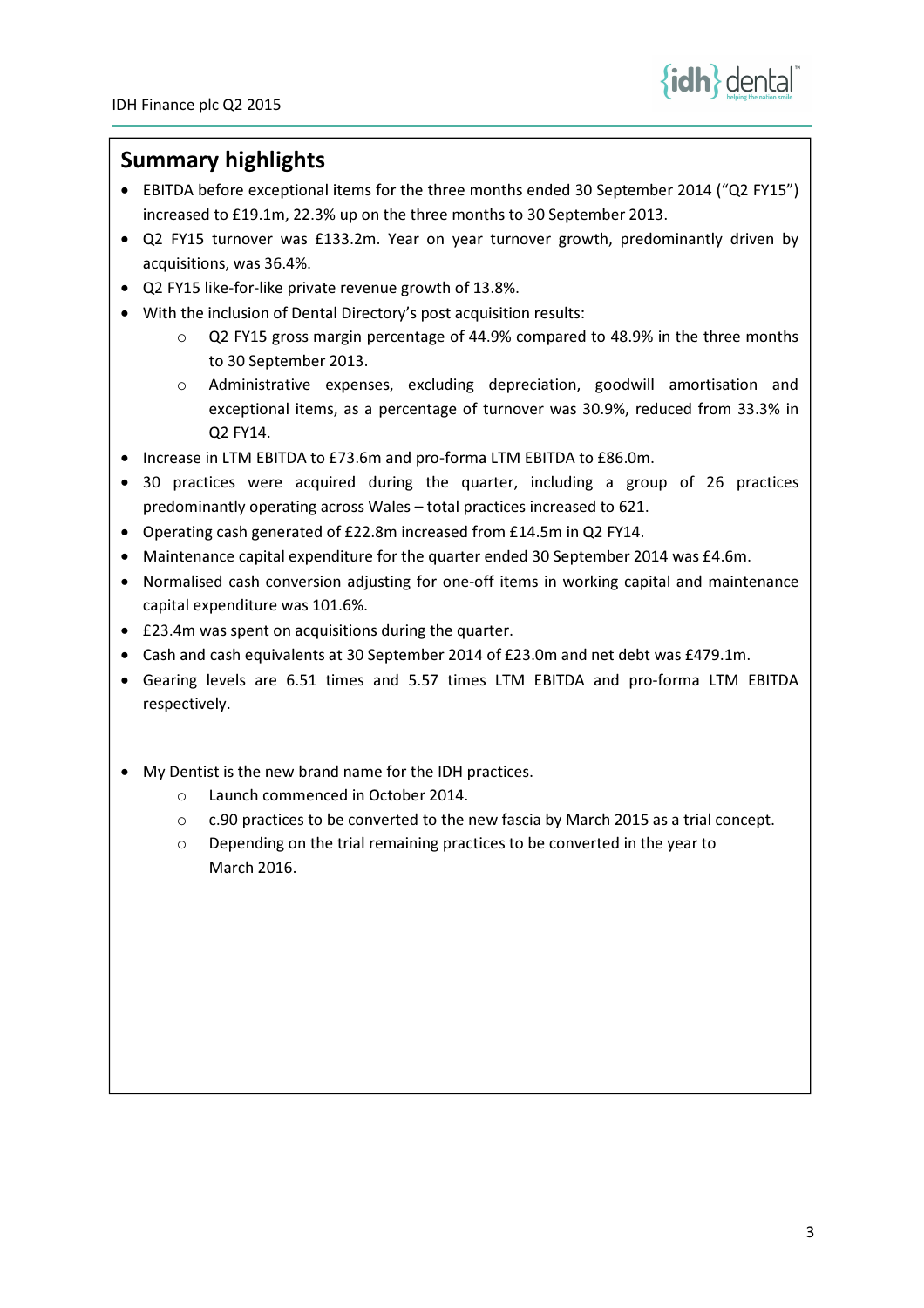

# Management's discussion and analysis of financial condition and results of operations

# **Overview**

Integrated Dental Holdings ("IDH") is pleased to announce its results for the quarter ended 30 September 2014.

IDH is the leading provider of dental services in the United Kingdom with a network of 621 dental practices throughout England, Scotland and Wales.

Our core business is the provision of primary care dental services on behalf of the NHS. The majority of our dental practices also provide private dentistry services including general dentistry, hygienist and cosmetic services. A small number of our practices also provide specialist and advanced services such as treatment under sedation, dental implants and orthodontics.

Following the acquisition of The Dental Directory ("DD") in April 2014 and the Dental Buying Group ("dbg") in April 2013, the group is also a leading provider of materials, equipment and services to dental practices across the UK. In conjunction with the Academy (provision of internal and external learning facilities), DD and dbg now make up our Practice Services division.

# Commentary on results

The following discussion of IDH's financial condition and results of operations should be read in conjunction with the unaudited condensed consolidated financial statements and the related notes contained in this interim report.

The key performance indicators for the group for the four quarters from 1 July 2013 to 30 June 2014 and for the quarter ended 30 September 2014 are provided below:

| Key performance indicators                              |     | Q2 2014 | Q3 2014 | Q4 2014 | Q1 2015 | Q2 2015 |
|---------------------------------------------------------|-----|---------|---------|---------|---------|---------|
| Turnover (£m)                                           |     | 97.6    | 104.4   | 106.7   | 123.9   | 133.2   |
| EBITDA (£m)                                             |     | 15.6    | 17.7    | 19.1    | 17.7    | 19.1    |
| LTM EBITDA (£m)                                         |     | 61.5    | 64.8    | 67.8    | 70.1    | 73.6    |
| Operating profit (£m)                                   |     | 4.0     | 4.2     | 6.4     | 4.5     | 4.3     |
| NHS dentistry services as a percentage of turnover      |     | 85.0%   | 84.6%   | 84.4%   | 71.3%   | 69.2%   |
| Private dentistry services as a percentage of turnover  |     | 13.3%   | 13.7%   | 13.8%   | 12.7%   | 12.7%   |
| Practice services as a percentage of turnover           | (1) | 1.7%    | 1.7%    | 1.8%    | 16.0%   | 18.1%   |
| Like-for-like private turnover growth                   |     | 7.6%    | 12.6%   | 8.4%    | 15.0%   | 13.8%   |
| Gross profit margin %                                   |     | 48.9%   | 48.0%   | 48.4%   | 44.9%   | 44.9%   |
| Administrative expenses as a percentage of turnover     |     | 33.3%   | 31.4%   | 30.9%   | 30.9%   | 30.9%   |
| <b>EBITDA</b> margin %                                  |     | 16.0%   | 17.0%   | 17.9%   | 14.3%   | 14.4%   |
| Number of dental practices                              |     | 561     | 570     | 585     | 592     | 621     |
| Maintenance capital expenditure (£m)                    |     | 4.4     | 3.8     | 5.1     | 4.7     | 4.6     |
| Cash conversion after maintenance capital expenditure % | (2) | 67.6%   | 60.6%   | 72.0%   | 74.4%   | 100.6%  |
| Proforma EBITDA (£m)                                    |     | 71.6    | 73.0    | 84.8    | 83.8    | 86.0    |

(1) Turnover from practice services includes the Dental Buying Group ("dbg") and The Dental Directory and totals £24.1m in Q2 FY15 (Q2 FY14: £1.6m).

(2) Normalised cash conversion, after adjusting for one-off items in working capital and maintenance capital expenditure in Q2 FY15 was 101.6%.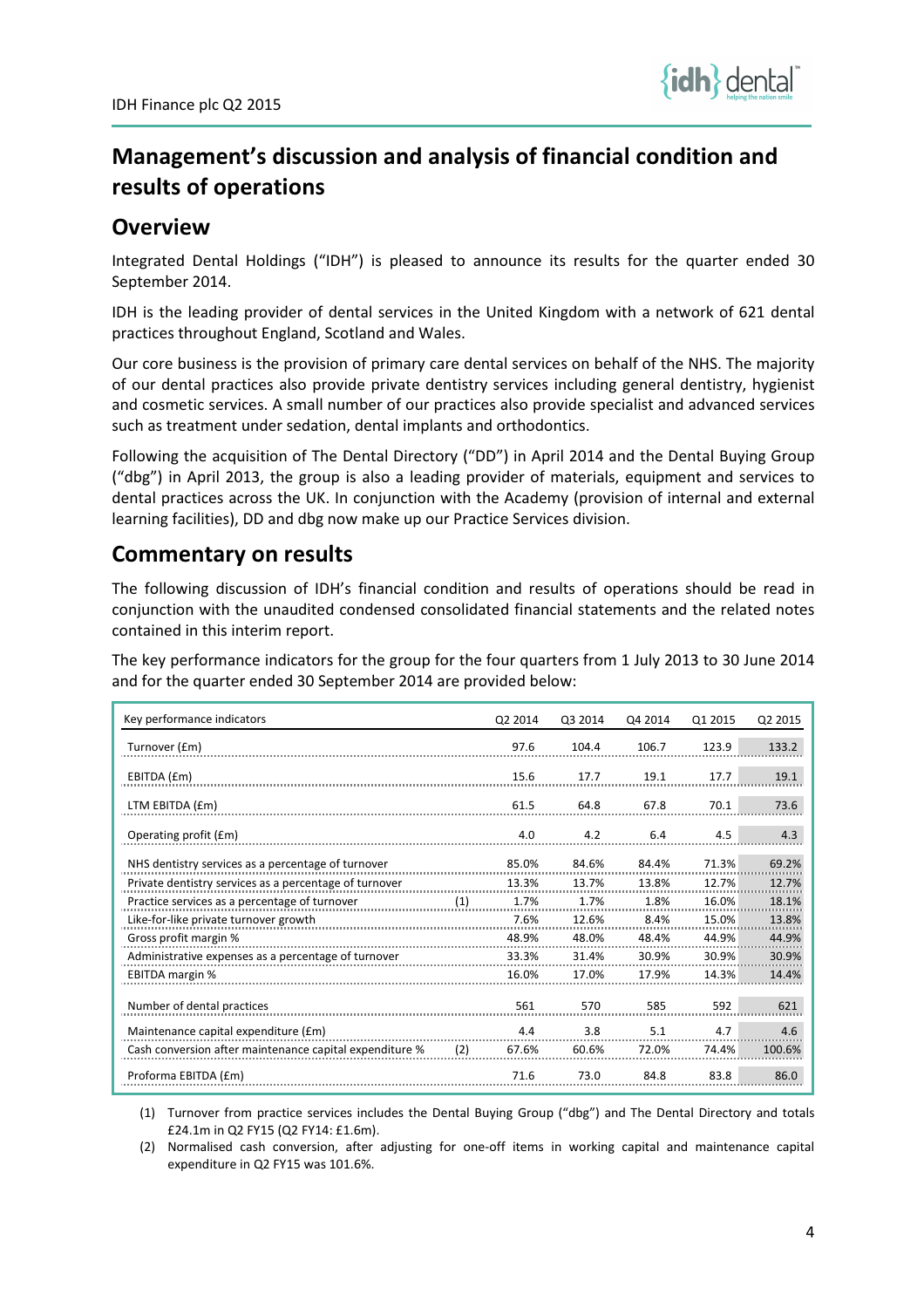

In the quarter ended 30 September 2014, we acquired 30 dental practices for a total of 621 dental practices in our estate as at the quarter end.

## Turnover

Group turnover increased by £35.5m, or 36.4%, from £97.6m for the three month period ended 30 September 2013 ("Q2 FY14") to £133.2m for the three month period to 30 September 2014 ("Q2 FY15").

Turnover derived from dental practices increased by £13.1m from £96.0m to £109.1m. The remaining £22.5m increase was delivered from new services provided to dental practices and other associated businesses following the acquisition of The Dental Directory in Q1 FY15 and including dbg.

| Group turnover                              | Q2 2015 |        | Q2 2014 Movement |
|---------------------------------------------|---------|--------|------------------|
|                                             | £'000   | £'000  | £'000            |
| Practices owned as at 1 April 2013          | 94.243  | 91,155 | 3,088            |
| Practice disposals                          |         | 81     | (81)             |
| Practices acquired or opened:               |         |        |                  |
| During the 12 months ended 31 March 2014    | 11,259  | 4.759  | 6,500            |
| During the 6 months ended 30 September 2014 | 3,557   |        | 3,557            |
| Dental practice turnover                    | 109,059 | 95,995 | 13,064           |
| Practice services and other turnover        | 24,094  | 1,619  | 22,475           |
| Group turnover                              | 133,153 | 97.614 | 35.539           |

Turnover of £11.3m was contributed by the 61 practices acquired or opened during the period 1 April 2013 to 31 March 2014 ("FY14 acquisitions") in the quarter ended 30 September 2014, a £6.5m increase over the £4.8m contributed by the 30 practices acquired or opened in the first half of the last financial year. The 39 practices acquired or opened during the first half of FY15 ("FY15 acquisitions") contributed an additional £3.6m.

It should be noted that the Q2 FY14 turnover numbers were impacted by the systems issue that affected c.45% of the practice estate. The financial effect on EBITDA was estimated to be between £1.0m-£1.5m.

## NHS revenue

NHS revenue for the quarter ended 30 September 2014 was £92.1m, an increase of £9.1m and 11.0% from £83.0m in Q2 FY14.

This increase was principally due to the impact of acquisitions with £7.7m generated by FY14 and FY15 acquisitions.

Practices owned at 1 April 2013 increased their revenue from NHS contracts from £79.1m to £80.5m due to the 1.6% NHS dentistry contract uplift applied to the contracted Units of Dental Activity ("UDA") from 1 April 2014.

Included within the NHS revenue number is £6.9m (Q2 FY14: £6.3m) generated from the delivery of Orthodontic services under contracts with NHS England.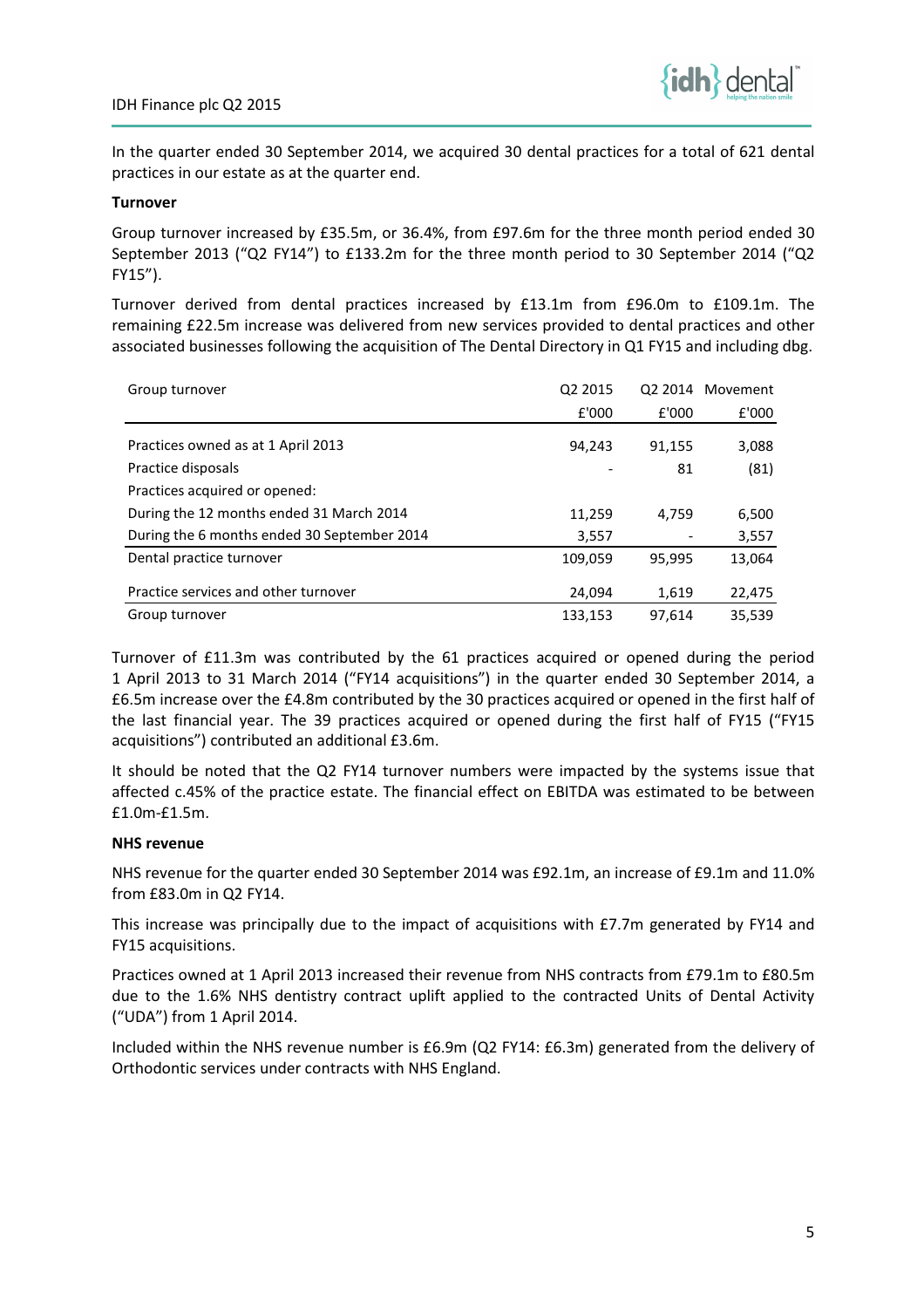

## Private revenue

Private revenue for the quarter ended 30 September 2014 was £16.9m, 30.5% higher than £13.0m for the equivalent period in FY14.

Practices owned at 1 April 2013 increased private sales by £1.7m or 13.8% to £13.7m for the quarter with acquired practices generating £2.4m additional private revenue. Private revenue increases have been generated through recommended price increases, the development of additional services for the dentist associates to provide to our patients and increased training in providing patient choice.

## Practice services and other revenue

Revenue of £24.1m (Q2 FY14: £1.6m) has been generated from The Dental Directory, dbg and other services.

## Cost of sales

Gross margin for the quarter ended 30 September 2014 was 44.9% a 4.0% decrease from 48.9% in the quarter ended 30 September 2013. This movement is due to a change in sales mix following the acquisition of The Dental Directory in April 2014. Dental practice gross margin for Q2 FY15 was 48.5% (Q2 FY14: 48.8%), compared to 28.6% for practice services.

Cost of sales increased by £23.5m and 47.0% from £49.9m to £73.4m for the quarter. The increase in the cost of sales is primarily the result of the Dental Directory acquisition which, along with dbg and other services added £16.5m. In addition, trading from FY14 and FY15 acquisition sites increased cost of sales by £5.1m.

The mix effect of increased private turnover and the associated higher dentist fee rates, lab and materials costs have slightly diluted the effect of the margin increase arising from the 1.6% NHS contract uplift.

Margins continue to be assisted by a reduced level of locum usage in dental practices compared to Q2 FY14.

## Administrative expenses

Administrative expenses including goodwill amortisation and depreciation were £55.9m for Q2 FY15, an increase of £11.7m from £44.2m in the three months to 30 September 2013. Administrative expenses excluding goodwill amortisation, depreciation, grant income and exceptional items were £41.1m, an increase of £8.6m from £32.5m in Q2 FY14.

The movement in administrative expenses is primarily due to the overheads of the acquired Dental Directory business of £4.3m, in addition to practice overheads relating to acquisitions including staff costs, rent, utilities and equipment maintenance and central administrative increases for the additional practices.

The group's largest overhead is the cost of staff working in dental practices, in operational management and at head office. In the quarter ended 30 September 2014, staff costs were £26.6m, an increase of £5.2m from £21.4m in Q2 FY14. This increase is due to the Dental Directory acquisition (£2.5m), practice acquisitions (£1.8m) and a general staff pay increase of 1.5% awarded at the beginning of April 2014.

Rent expense for the quarter was £3.0m, 2.2% of revenue and an increase of £0.6m from £2.4m in FY14. The increase was due to the growth in the number of practices and the acquisition of The Dental Directory.

Dental equipment and practice property maintenance costs for Q2 FY15 were £2.3m, £0.3m higher than Q2 FY14 due to the increased practice estate.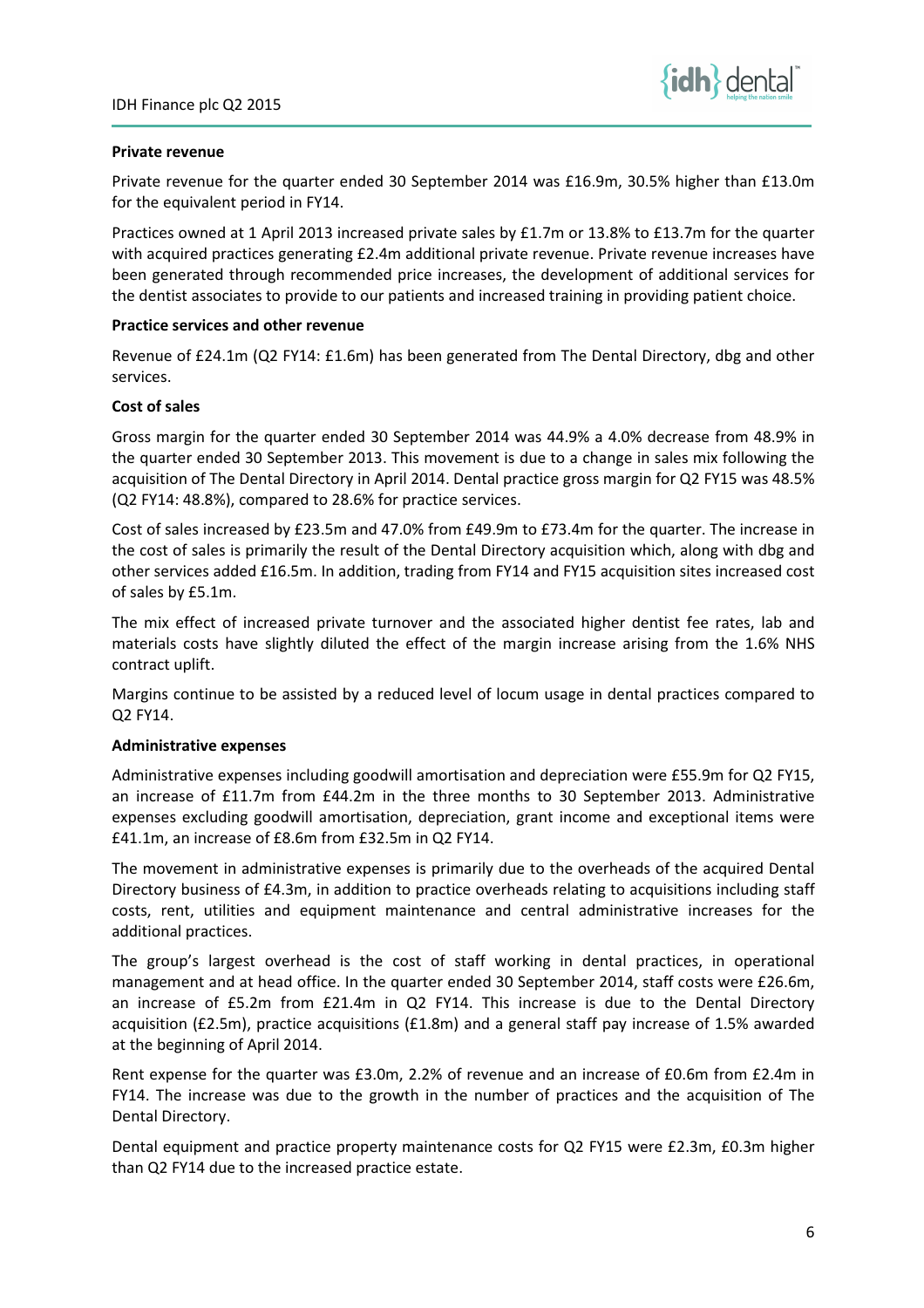

## Other operating income

Other operating income for the three months ended 30 September 2014 was £0.4m. Other operating income includes contractual support received from Scottish Health Boards to assist in the upkeep of our Scottish dental practices (based on the proportion of NHS treatment carried out by each practice) and property rental income.

## EBITDA before exceptional items

Earnings before interest tax, depreciation, amortisation and exceptional items increased by £3.5m, or 22.3% from Q2 FY14 (£15.6m) to Q2 FY15 (£19.1m).

## Exceptional items

The exceptional item of £1.0m primarily relates to professional fees incurred as part of the review of the strategic options being undertaken by management and shareholders.

## Year to date performance

In the six months to 30 September 2014 turnover increased by 30.9% from £196.3m to £257.0m. This increase was driven by the acquisition of The Dental Directory in Q1 2015, the Practice Services division, including Dental Directory and dbg, has added £40.6m of revenue year-on-year. In addition the dental practice acquisition programme over the last two years, together with growth from our existing practices through private revenue has led to an increase in turnover of £20.1m.

Practices acquired during FY14 and FY15 have added £17.8m of revenue to the group results in the year to date. Practices owned at 1 April 2013 have generated £2.4m through a 14.4% increase in private turnover partially offset by a 0.6% reduction in NHS revenue. The reduction in NHS revenue reflects a slow start to the NHS contract year, partially offset by the 1.6% dentistry contract uplift received from the NHS. Management anticipate that the UDA shortfall will be recovered over the balance of the NHS contract year to 31 March 2015.

| Group turnover                              | <b>YTD 2015</b> |         | YTD 2014 Movement |
|---------------------------------------------|-----------------|---------|-------------------|
|                                             | £'000           | £'000   | £'000             |
| Practices owned as at 1 April 2013          | 187,447         | 185.007 | 2,440             |
| Practice disposals                          |                 | 165     | (165)             |
| Practices acquired or opened:               |                 |         |                   |
| During the 12 months ended 31 March 2014    | 21,689          | 7,786   | 13,903            |
| During the 6 months ended 30 September 2014 | 3,857           |         | 3,857             |
| Dental practice turnover                    | 212,993         | 192,958 | 20,035            |
| Practice services and other turnover        | 44,013          | 3,382   | 40,631            |
| Group turnover                              | 257,006         | 196,340 | 60.666            |

EBITDA before exceptional items for the year to date has increased from £31.0m in FY14 to £36.8m in FY15, an increase of 18.8%.

Quarter-on-quarter performance has improved with revenue in Q2 FY15 up £9.3m from Q1 FY15. EBITDA is up £1.4m, 7.9% in Q2 compared to Q1.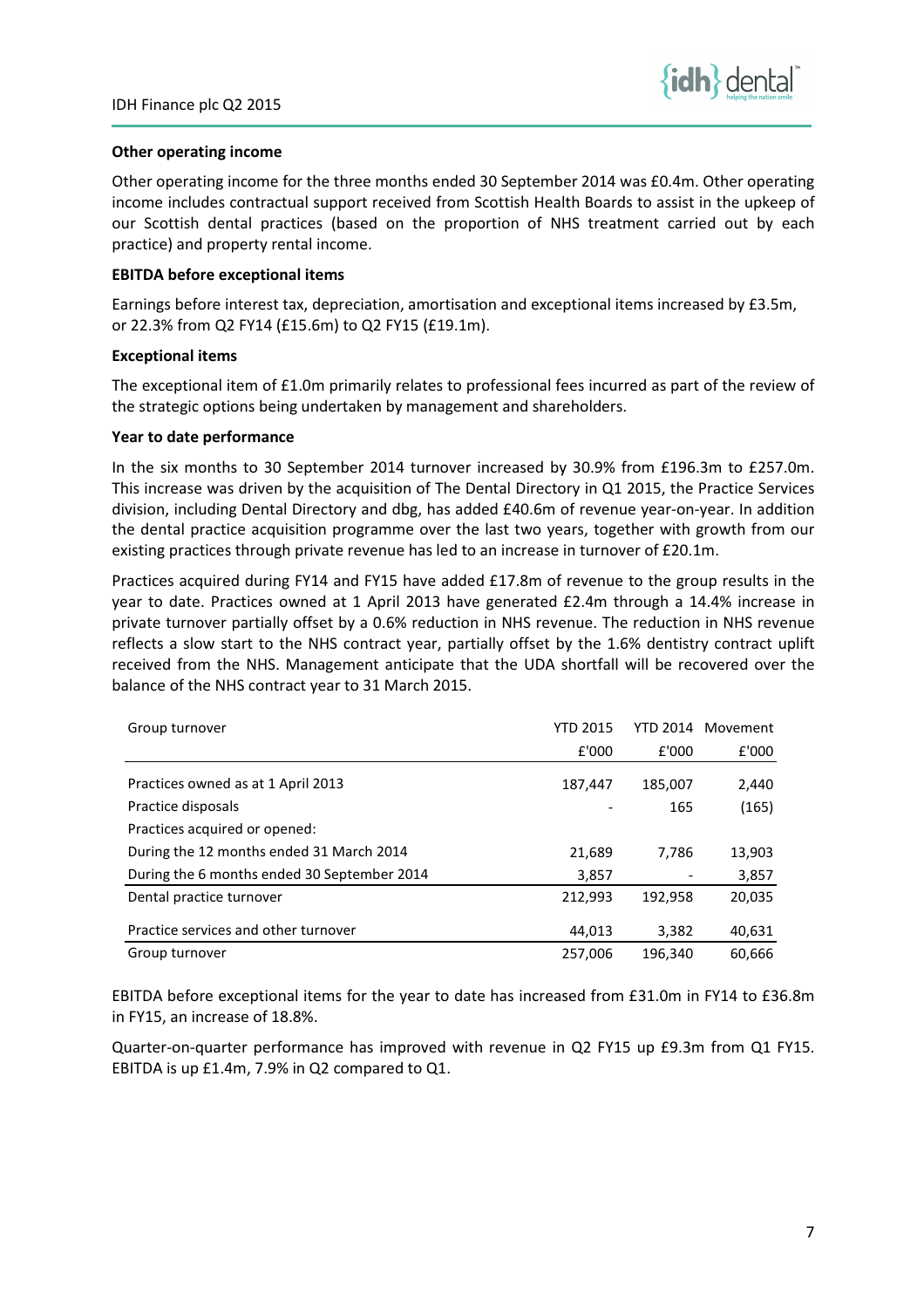

£'000

## Pro-forma LTM EBITDA

|                                                                             | I UUU  |
|-----------------------------------------------------------------------------|--------|
|                                                                             |        |
| LTM EBITDA before exceptional items at 30 September 2014                    | 73,601 |
| Estimated adjusted EBITDA of acquired dental practices at 30 September 2014 | 6.487  |
| Adjusted EBITDA for The Dental Directory including annualised synergies     | 5,918  |
| Estimated pro-forma adjusted LTM EBITDA                                     | 86.006 |

Pro-forma LTM EBITDA has been calculated following the methodology set out in the IDH Finance plc Offering Memorandum dated 22 May 2013.

The estimated adjusted EBITDA for acquired dental practices are management estimates for the annual EBITDA of an acquired practice less the actual results consolidated in LTM EBITDA from the date of acquisition.

For The Dental Directory, the EBITDA adjustments include the effect of the synergies described in the Offering Memorandum dated 6 May 2014.

## Interest

An interest charge of £7.7m arises from charges related to the £200.0m 6% Senior Secured Fixed Rate Notes, £225.0m Senior Secured Floating Rate Notes and £75.0m Second Lien Note.

The remaining £2.0m relates to the amortisation of arrangement fees, interest rate swap charges and interest charges in respect of the Super Senior Revolving Credit Facility.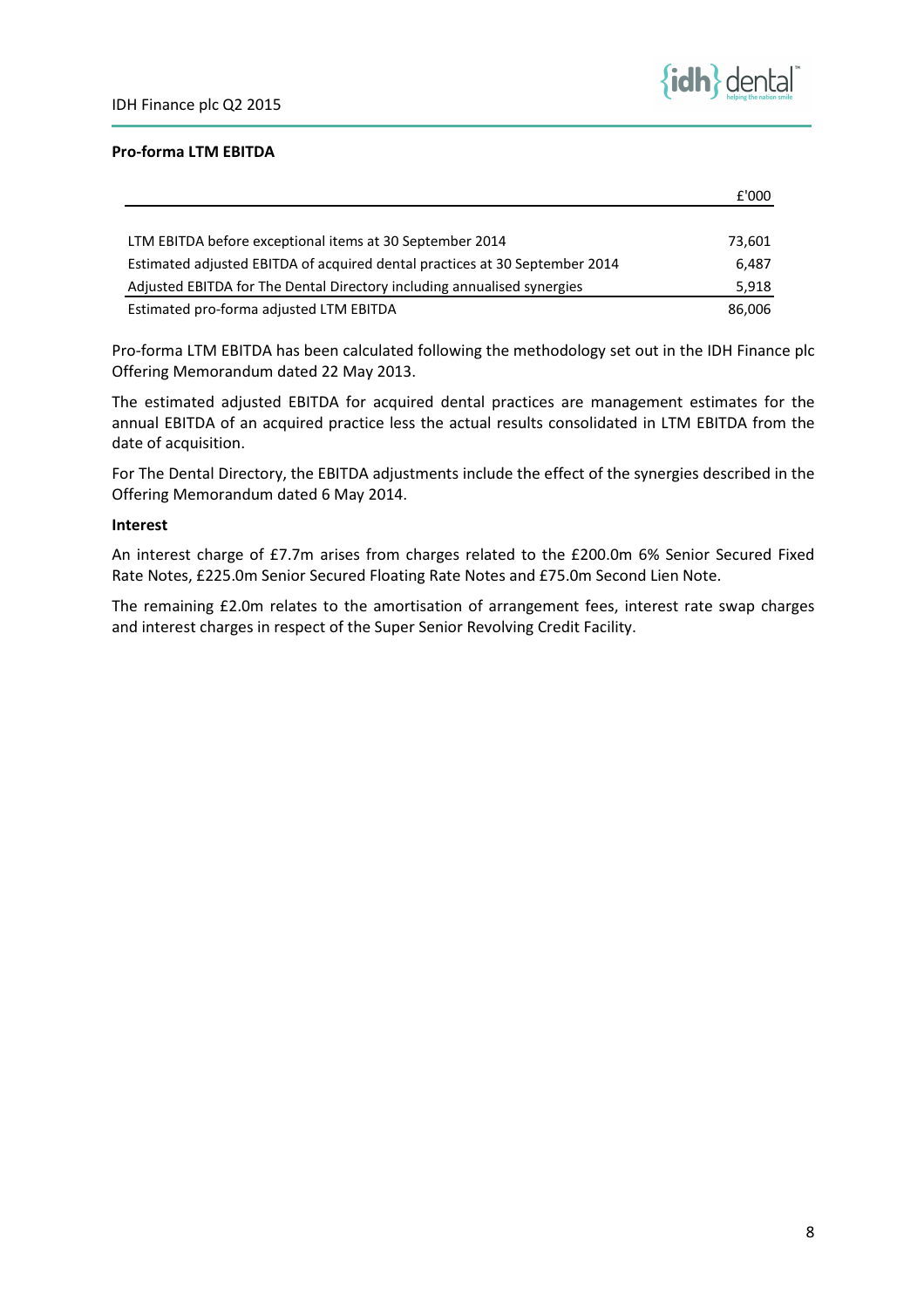

## Debt and liquidity

At 30 September 2014, the net debt was £479.1m, compared to £465.1m at 30 June 2014. This movement is primarily due to the drawdown of funds against the Super Senior Revolving Credit Facility and a small decrease in cash balances during the quarter.

Net cash flow for the quarter was an outflow of £0.4m. This reflected drawdowns from the Super Senior Revolving Credit Facility of £13.0m, cash generated from operating activities of £22.8m and proceeds from the sale of freehold property of £6.4m, offset by expenditure of £23.4m on acquisitions, £5.7m for capital expenditure, including the refurbishment of acquisition sites, £13.1m for the servicing of finance and £0.4m of debt issue costs relating to the issue of additional Senior Secured Floating Rate Notes in May 2014.

£6.0m of the drawdown from the Super Senior Revolving Credit Facility was repaid in October 2014.

## Working capital movements

Net cash inflow from operating activities increased from £14.5m in Q2 FY14 to £22.8m in Q2 FY15 and the ratio of EBITDA to operating cash flow increased from 93.0% to 119.5%.

## Capital expenditure

Net capital expenditure for Q2 FY15 was an inflow of £0.7m. Adjusted for proceeds of £6.4m from the sale of freehold property, gross capital expenditure of £5.7m included acquisition refurbishments of £1.1m and "maintenance" capital expenditure of £4.6m.

Maintenance capital expenditure included £0.4m for the relocation of the Leatherhead practice to new premises.

## Cash conversion

Cash conversion is measured as the ratio of EBITDA to operating cash flow less maintenance capital expenditure and for the quarter was 100.6% compared to 67.6% in the corresponding quarter in FY14. The uplift in the ratio is due in part to the timing of UDA delivery between H1 FY15 and H2 FY15.

Cash conversion was reduced by the relocation capital expenditure project discussed above. After taking these items into account, cash conversion would increase to 101.6% for the quarter.

## **Acquisitions**

Acquisitions capital expenditure in the quarter was £23.4m and in addition to individual practice acquisitions, included the acquisition of the Denticare group of 26 dental practices, predominantly operating across Wales.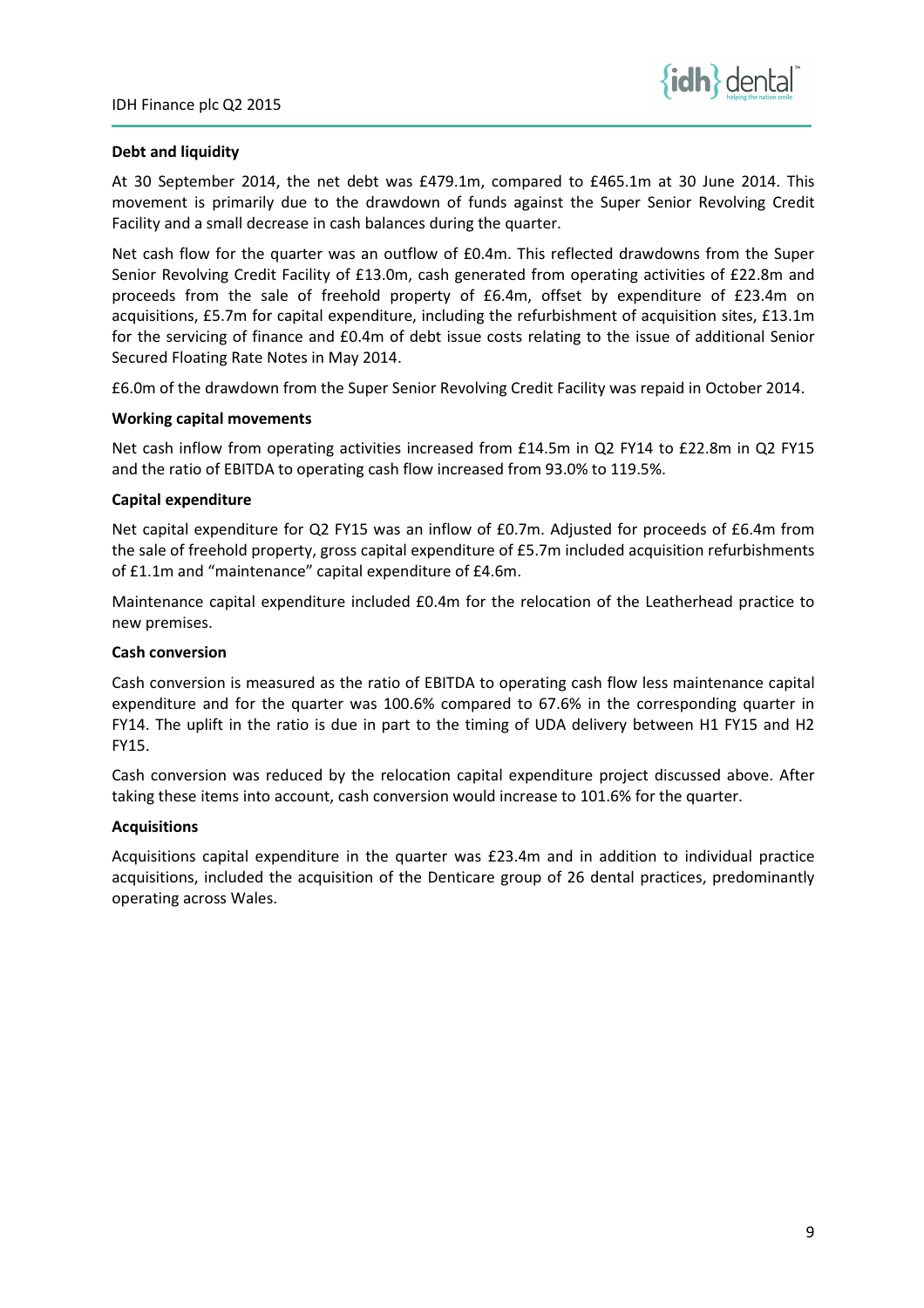

# Risk factors

There have been no material changes in IDH's overall opportunity and risk position when compared to the Risk factors set out in the IDH Finance plc Offering Memorandum dated 22 May 2013, the updated Offering Memorandum dated 6 May 2014 and the statutory accounts for Turnstone Midco 2 Limited for the year ended 31 March 2014.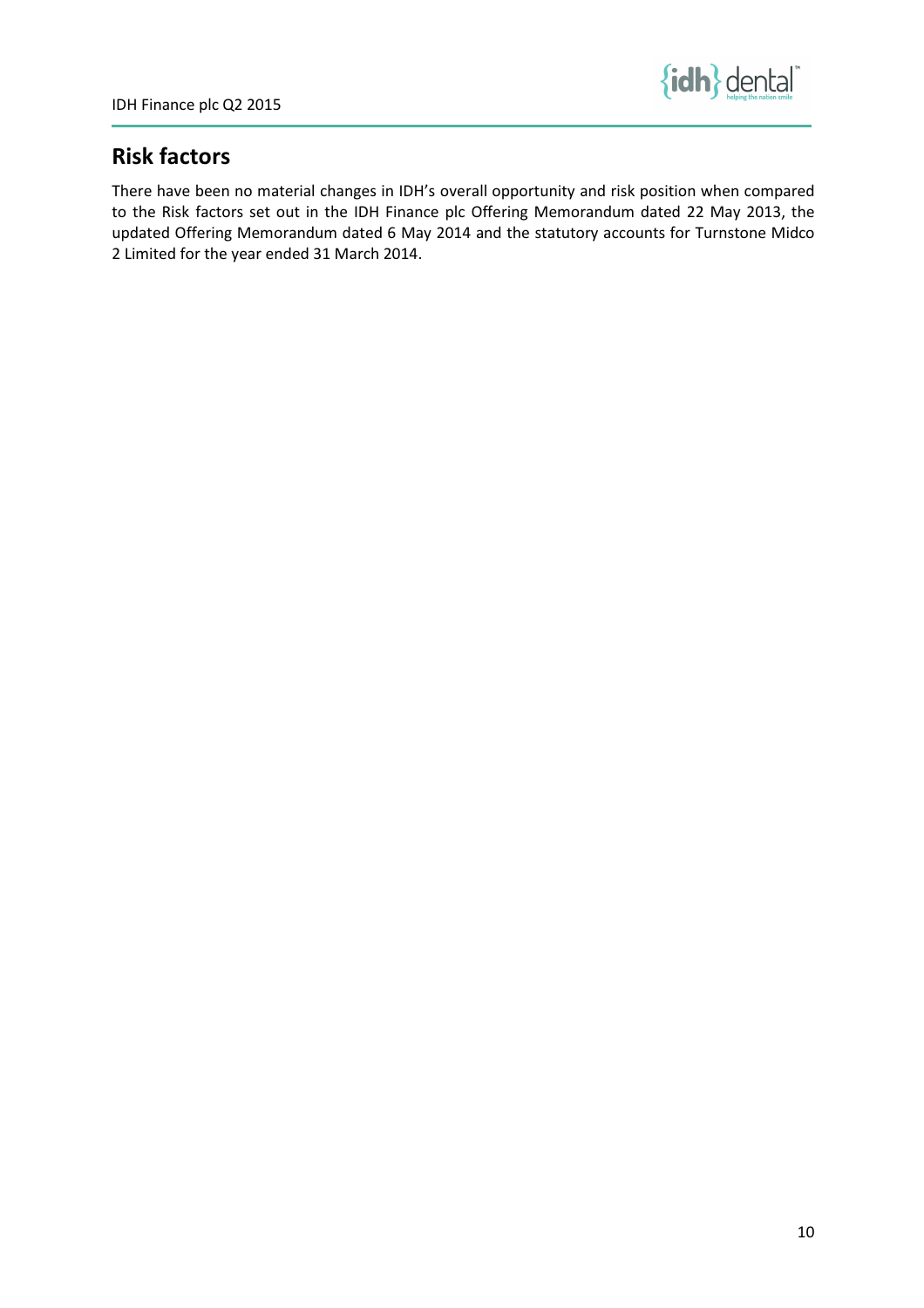# Turnstone Midco 2 Limited

Condensed consolidated interim financial statements – Unaudited

Q2 2015 – 3 month period ended 30 September 2014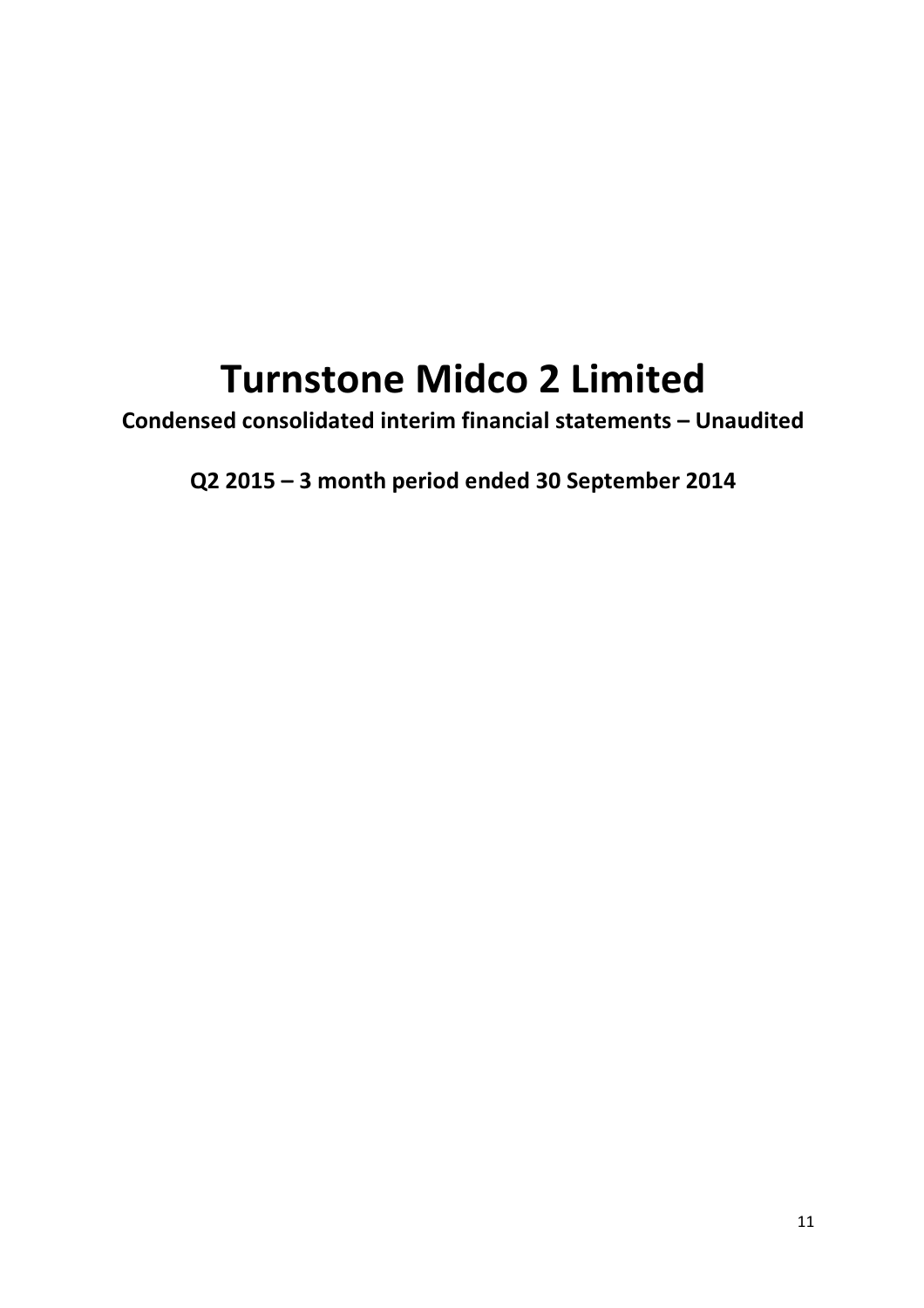# Profit and loss account (unaudited)

For the quarter ended 30 September 2014

|                                                            |                          | Q2 2015   | Q2 2014   |
|------------------------------------------------------------|--------------------------|-----------|-----------|
|                                                            | <b>Note</b>              | £'000     | £'000     |
| Turnover                                                   | 3                        | 133,153   | 97,614    |
| Cost of sales                                              |                          | (73,378)  | (49, 902) |
| Gross profit                                               |                          | 59,775    | 47,712    |
| Administrative expenses                                    |                          | (55, 865) | (44, 167) |
| Other operating income                                     |                          | 431       | 448       |
| Operating profit                                           |                          | 4,341     | 3,993     |
| EBITDA before exceptional items                            |                          | 19,118    | 15,628    |
| Depreciation                                               |                          | (4, 220)  | (3, 317)  |
| Amortisation of goodwill                                   |                          | (9,678)   | (8, 442)  |
| Amortisation of grant income                               |                          | 102       | 135       |
| <b>Exceptional items</b>                                   |                          | (981)     | (11)      |
| Operating profit                                           |                          | 4,341     | 3,993     |
| Profit/(loss) on disposal of assets                        |                          | 1,236     | (308)     |
| Profit on ordinary activities before interest and taxation |                          | 5,577     | 3,685     |
| Interest payable and similar charges                       |                          | (9, 735)  | (7, 855)  |
| Interest receivable and other income                       |                          | 32        | 50        |
| Loss on ordinary activities before taxation                | $\overline{3}$           | (4, 126)  | (4, 120)  |
| Tax on loss on ordinary activities                         | $\overline{\mathcal{A}}$ | (365)     | (502)     |
| Loss on ordinary activities after taxation                 |                          | (4, 491)  | (4,622)   |
| Equity minority interests                                  |                          | (14)      | 2         |
| Loss for the financial period                              |                          | (4, 505)  | (4,620)   |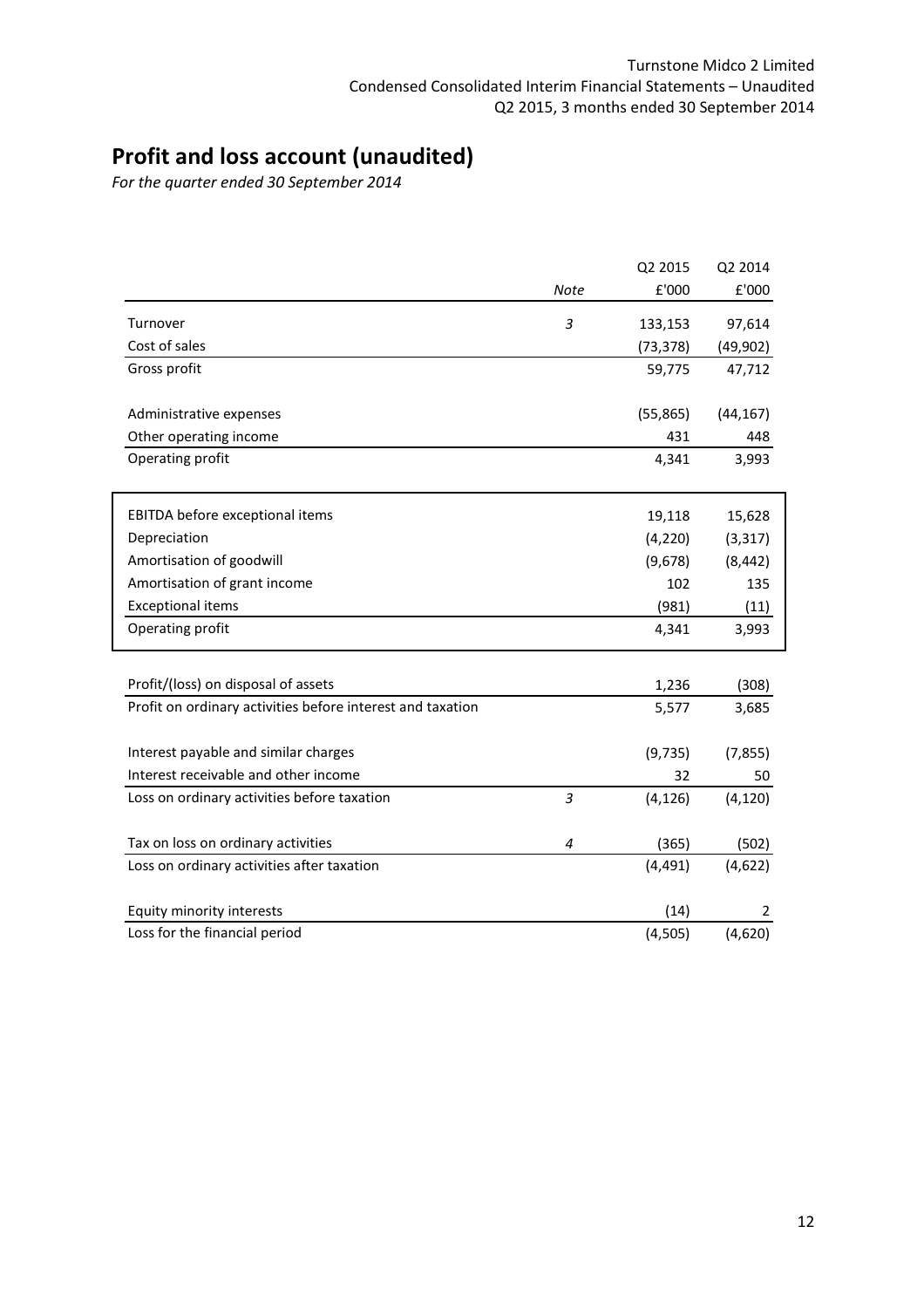# Profit and loss account (unaudited)

For the six months ended 30 September 2014

|                                                            |                          | <b>YTD 2015</b>         | <b>YTD 2014</b>                      |
|------------------------------------------------------------|--------------------------|-------------------------|--------------------------------------|
|                                                            | <b>Note</b>              | $\pmb{\mathsf{E}}$ '000 | $\ensuremath{\mathsf{E}}\xspace'000$ |
| Turnover                                                   | 3                        | 257,006                 | 196,340                              |
| Cost of sales                                              |                          | (141, 662)              | (101, 438)                           |
| Gross profit                                               |                          | 115,344                 | 94,902                               |
| Administrative expenses                                    |                          | (107, 419)              | (87, 809)                            |
| Other operating income                                     |                          | 893                     | 889                                  |
| Operating profit                                           |                          | 8,818                   | 7,982                                |
| EBITDA before exceptional items                            |                          | 36,841                  | 31,017                               |
| Depreciation                                               |                          | (8, 202)                | (6, 493)                             |
| Amortisation of goodwill                                   |                          | (18, 955)               | (16, 755)                            |
| Amortisation of grant income                               |                          | 213                     | 273                                  |
| <b>Exceptional items</b>                                   |                          | (1,079)                 | (60)                                 |
| Operating profit                                           |                          | 8,818                   | 7,982                                |
| Profit/(loss) on disposal of assets                        |                          |                         |                                      |
| Profit on ordinary activities before interest and taxation |                          | 1,524<br>10,342         | (305)<br>7,677                       |
|                                                            |                          |                         |                                      |
| Interest payable and similar charges                       |                          | (19, 633)               | (38, 387)                            |
| Interest receivable and other income                       |                          | 45                      | 52                                   |
| Loss on ordinary activities before taxation                | $\overline{3}$           | (9, 246)                | (30, 658)                            |
| Tax on loss on ordinary activities                         | $\overline{\mathcal{A}}$ | (578)                   | 541                                  |
| Loss on ordinary activities after taxation                 |                          | (9,824)                 | (30, 117)                            |
| Equity minority interests                                  |                          | (32)                    | (7)                                  |
| Loss for the financial period                              | 8                        | (9,856)                 | (30, 124)                            |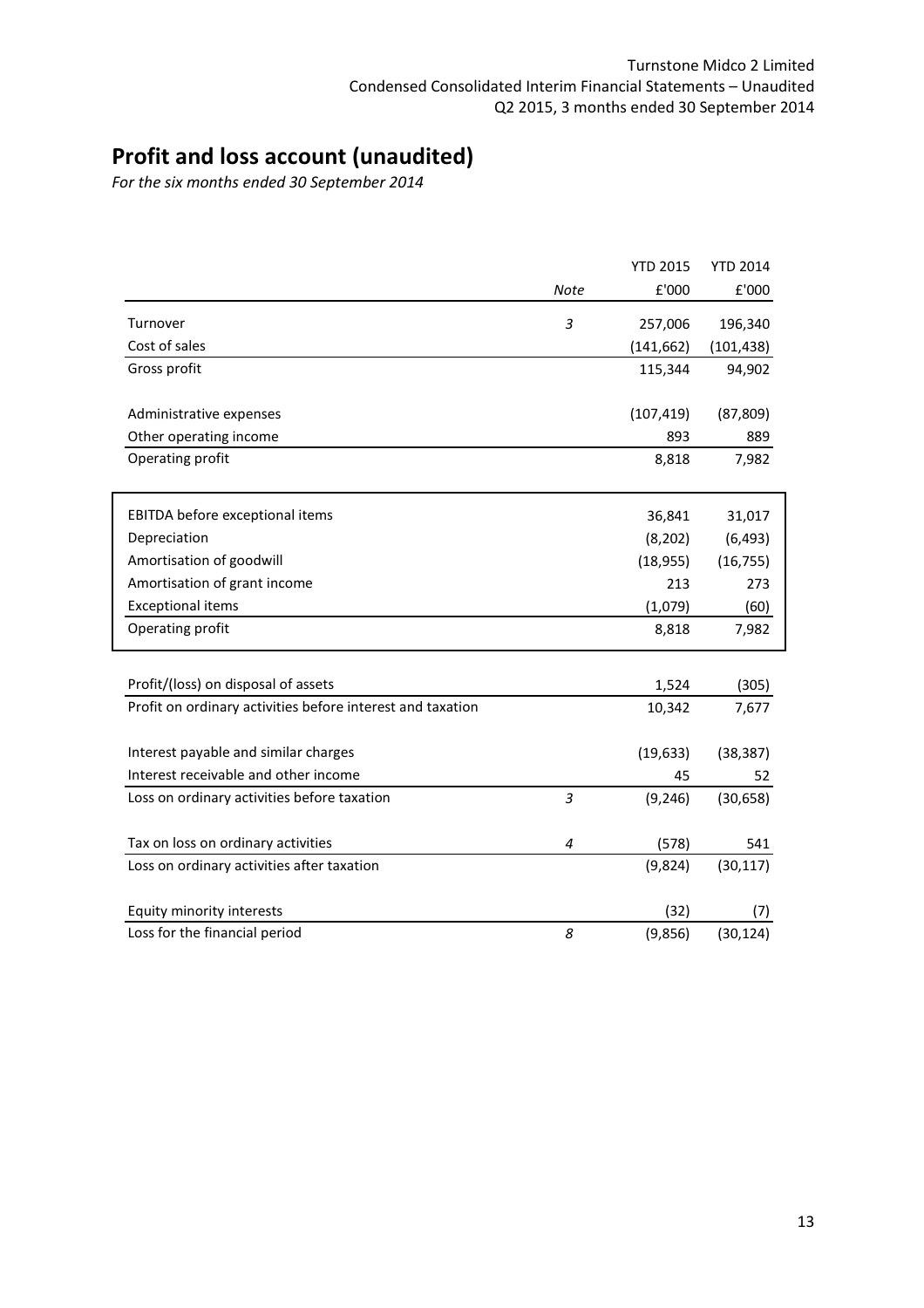# Balance sheet (unaudited)

at 30 September 2014

|                                                         |                | Q2 2015    | Q2 2014    |
|---------------------------------------------------------|----------------|------------|------------|
|                                                         | Note           | £'000      | £'000      |
| Intangible assets                                       | 5              | 667,659    | 605,522    |
| Tangible assets                                         |                | 88,009     | 72,448     |
| <b>Fixed assets</b>                                     |                | 755,668    | 677,970    |
| Stock                                                   |                | 21,630     | 7,357      |
| <b>Debtors</b>                                          |                | 62,430     | 37,901     |
| Cash at bank and in hand                                |                | 23,044     | 20,806     |
| Current assets                                          |                | 107,104    | 66,064     |
| Creditors: amounts falling due within one year          | 6              | (86, 667)  | (65, 538)  |
| Net current assets                                      |                | 20,437     | 526        |
| Creditors: amounts falling due after more than one year | $\overline{z}$ | (508, 610) | (395, 125) |
| Provisions for liabilities and charges                  |                | (9,676)    | (11, 770)  |
| Net assets                                              |                | 257,819    | 271,601    |
| Capital and reserves                                    |                |            |            |
| Share capital                                           | 8              | 410,961    | 410,961    |
| Profit and loss reserve                                 | 8              | (153, 140) | (139, 283) |
| Minority interest                                       | 8              | (2)        | (77)       |
| Total shareholders' funds                               | 8              | 257,819    | 271,601    |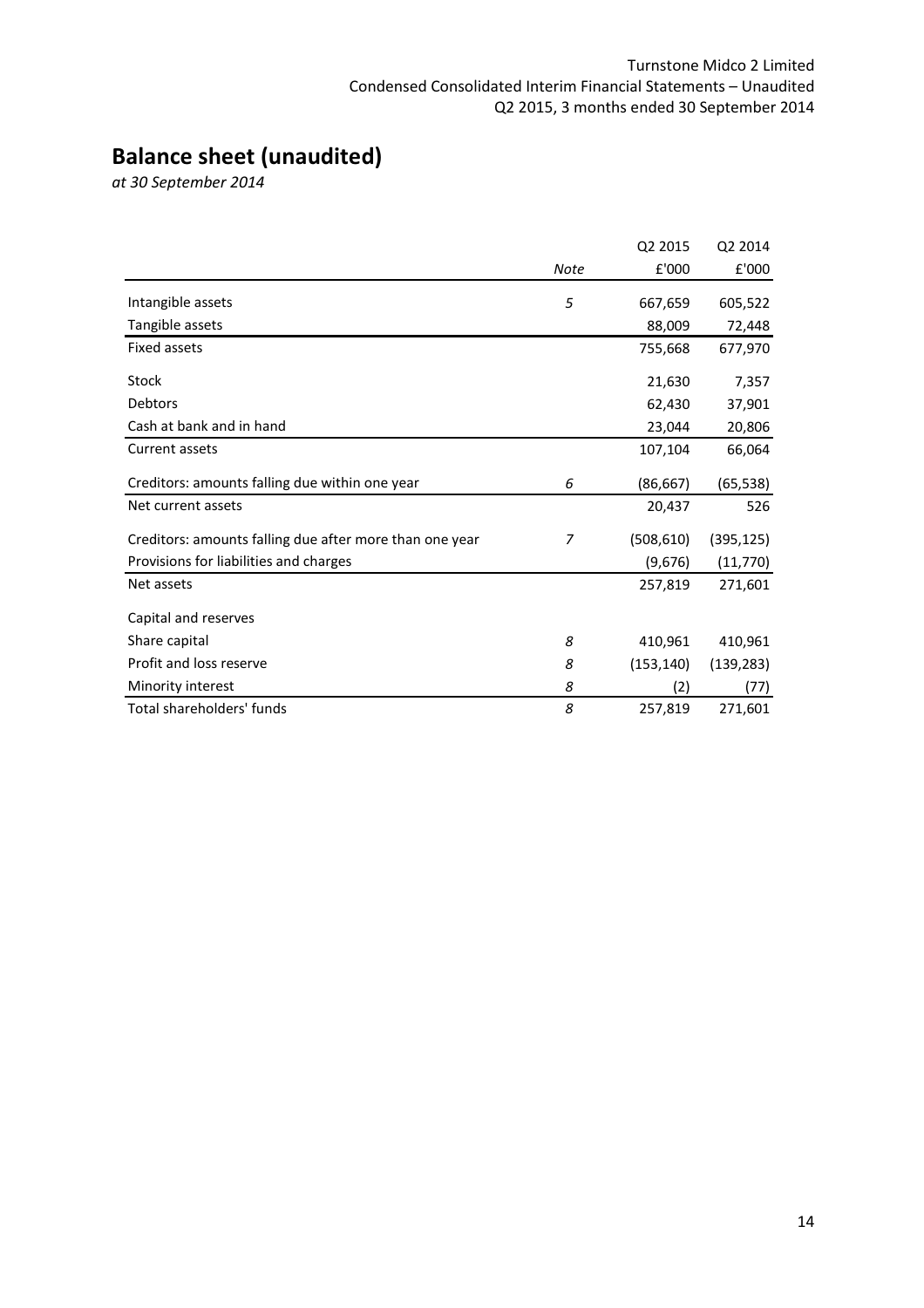# Cash flow statement (unaudited)

For the quarter ended 30 September 2014

|                                                 | Q2 2015   | Q2 2014  |
|-------------------------------------------------|-----------|----------|
|                                                 | £'000     | £'000    |
| Operating profit                                | 4,341     | 3,993    |
| Amortisation of goodwill                        | 9,678     | 8,442    |
| Depreciation                                    | 4,220     | 3,317    |
| Amortisation of grant income                    | (102)     | (135)    |
| Decrease/(increase) in stock                    | 977       | (143)    |
| Increase in debtors                             | (1,038)   | (2, 278) |
| Increase in creditors                           | 5,107     | 3,805    |
| Decrease in provisions                          | (338)     | (2, 472) |
| Net cash inflow from operating activities       | 22,845    | 14,529   |
| Corporation tax recovered                       |           | 342      |
| Returns on investments and servicing of finance | (13, 128) | (7, 279) |
| Capital expenditure                             | 745       | (5,040)  |
| Acquisitions and disposals                      | (23, 373) | (9,061)  |
| Net cash outflow before financing               | (12, 911) | (6, 509) |
| Debt issue costs                                | (440)     | (1,978)  |
| Financing                                       | 13,000    | 5,000    |
| Decrease in cash for the period                 | (351)     | (3, 487) |
| Opening cash                                    | 23,395    | 24,293   |
| Closing cash                                    | 23,044    | 20,806   |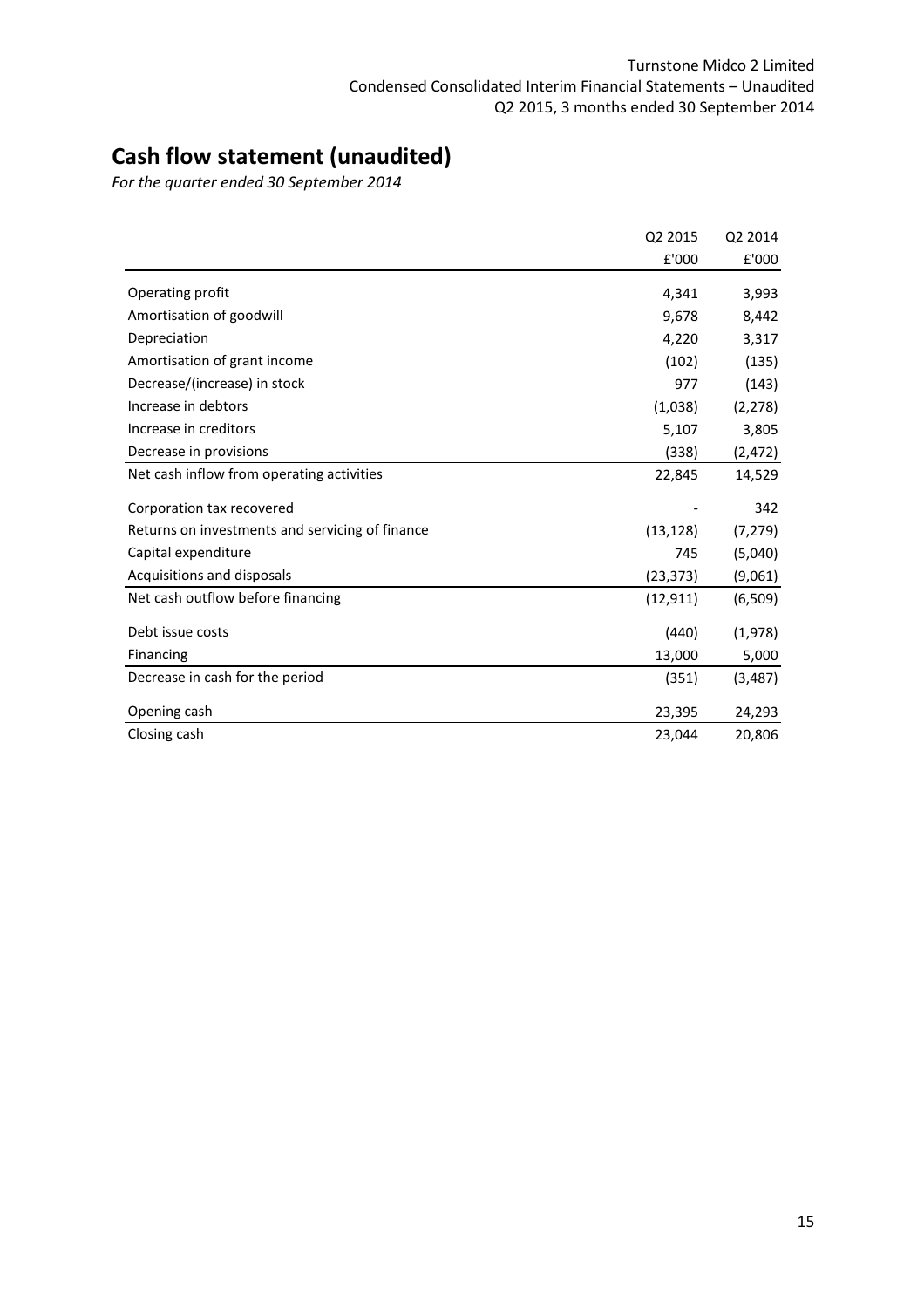# Cash flow statement (unaudited)

For the six months ended 30 September 2014

|                                                 | <b>YTD 2015</b> | <b>YTD 2014</b> |
|-------------------------------------------------|-----------------|-----------------|
|                                                 | £'000           | £'000           |
| Operating profit                                | 8,818           | 7,982           |
| Amortisation of goodwill                        | 18,955          | 16,755          |
| Depreciation                                    | 8,202           | 6,493           |
| Amortisation of grant income                    | (213)           | (273)           |
| Decrease/(increase) in stock                    | 588             | (278)           |
| Increase in debtors                             | (3, 344)        | (8, 321)        |
| Increase in creditors                           | 8,167           | 3,870           |
| Decrease in provisions                          | (871)           | (3, 549)        |
| Net cash inflow from operating activities       | 40,302          | 22,679          |
| Corporation tax recovered                       | 69              | 246             |
| Returns on investments and servicing of finance | (16, 360)       | (12, 351)       |
| Capital expenditure                             | (4,328)         | (10, 138)       |
| Acquisitions and disposals                      | (94,503)        | (59,768)        |
| Net cash outflow before financing               | (74, 820)       | (59, 332)       |
| Debt issue costs                                | (1, 322)        | (13,300)        |
| Financing                                       | 92,250          | 51,035          |
| Increase/(decrease) in cash for the period      | 16,108          | (21, 597)       |
| Opening cash                                    | 6,936           | 42,403          |
| Closing cash                                    | 23,044          | 20,806          |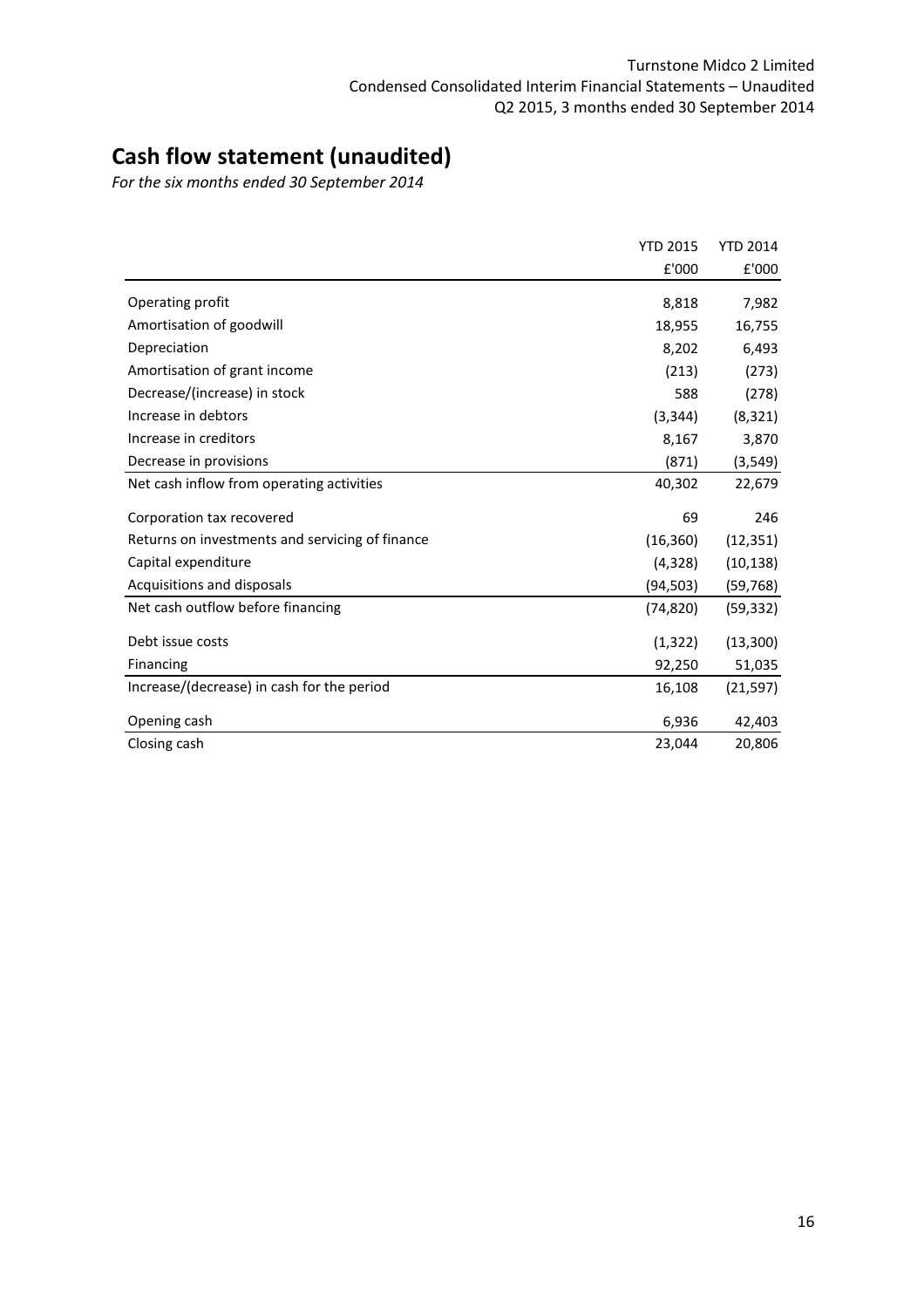# Reconciliation of net cash flow to movement in net debt (unaudited)

For the quarter ended 30 September 2014

|                                       | Q <sub>2</sub> 2015 | Q <sub>2</sub> 2014 |
|---------------------------------------|---------------------|---------------------|
|                                       | £'000               | £'000               |
| Decrease in cash for the period       | (351)               | (3, 487)            |
| Drawdown of bank loans                | (13,000)            | (5,000)             |
| Debt issue costs                      |                     | 1,978               |
| Total cash movement in net debt       | (13, 351)           | (6,509)             |
| Other non-cash movements in net debt  | (103)               | (1,858)             |
| Amortisation of loan arrangement fees | (627)               | (607)               |
| Total non-cash movement in net debt   | (730)               | (2, 465)            |
| Total movement in net debt            | (14,081)            | (8,974)             |
| Net debt brought forward              | (465,063)           | (360,907)           |
| Net debt carried forward              | (479.144)           | (369,881)           |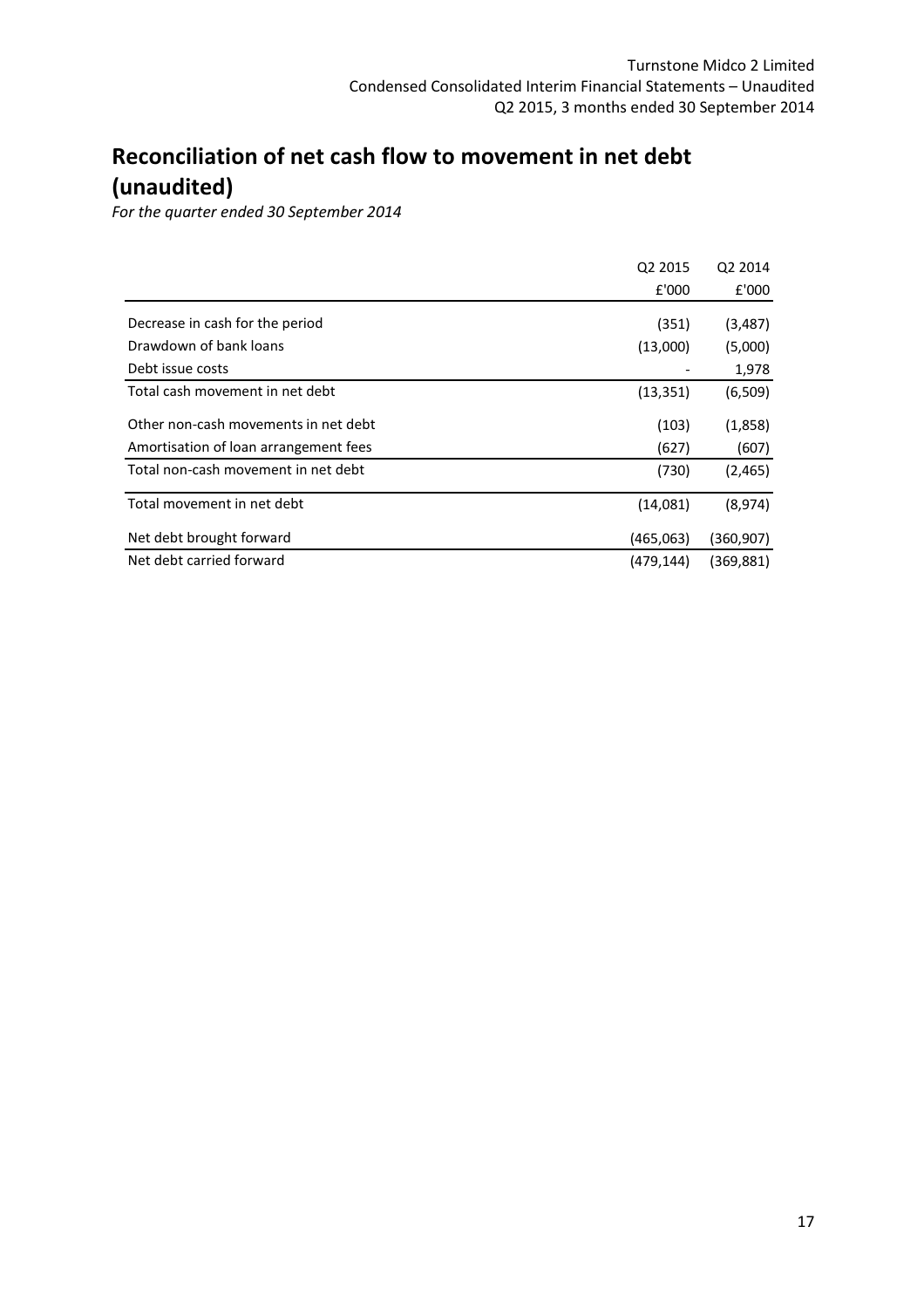# Reconciliation of net cash flow to movement in net debt (unaudited)

For the six months ended 30 September 2014

|                                            | <b>YTD 2015</b> | <b>YTD 2014</b> |
|--------------------------------------------|-----------------|-----------------|
|                                            | £'000           | £'000           |
| Increase/(decrease) in cash for the period | 16,108          | (21, 597)       |
| Drawdown of bank loans                     | (81,500)        | (30,307)        |
| Repayment of bank loans                    | 90,500          | 329,272         |
| Redemption of loan notes                   |                 | 50,000          |
| Issue of high yield bonds                  | (101, 250)      | (400,000)       |
| Debt issue costs                           |                 | 13,300          |
| Total cash movement in net debt            | (76, 142)       | (59,332)        |
| Accrued interest                           |                 | (8, 339)        |
| Other non-cash movements in net debt       | (103)           | 397,495         |
| Amortisation of loan arrangement fees      | (1,300)         | (1, 383)        |
| Total non-cash movement in net debt        | (1,403)         | 387,773         |
| Total movement in net debt                 | (77, 545)       | 328,441         |
| Net debt brought forward                   | (401, 599)      | (698,322)       |
| Net debt carried forward                   | (479,144)       | (369,881)       |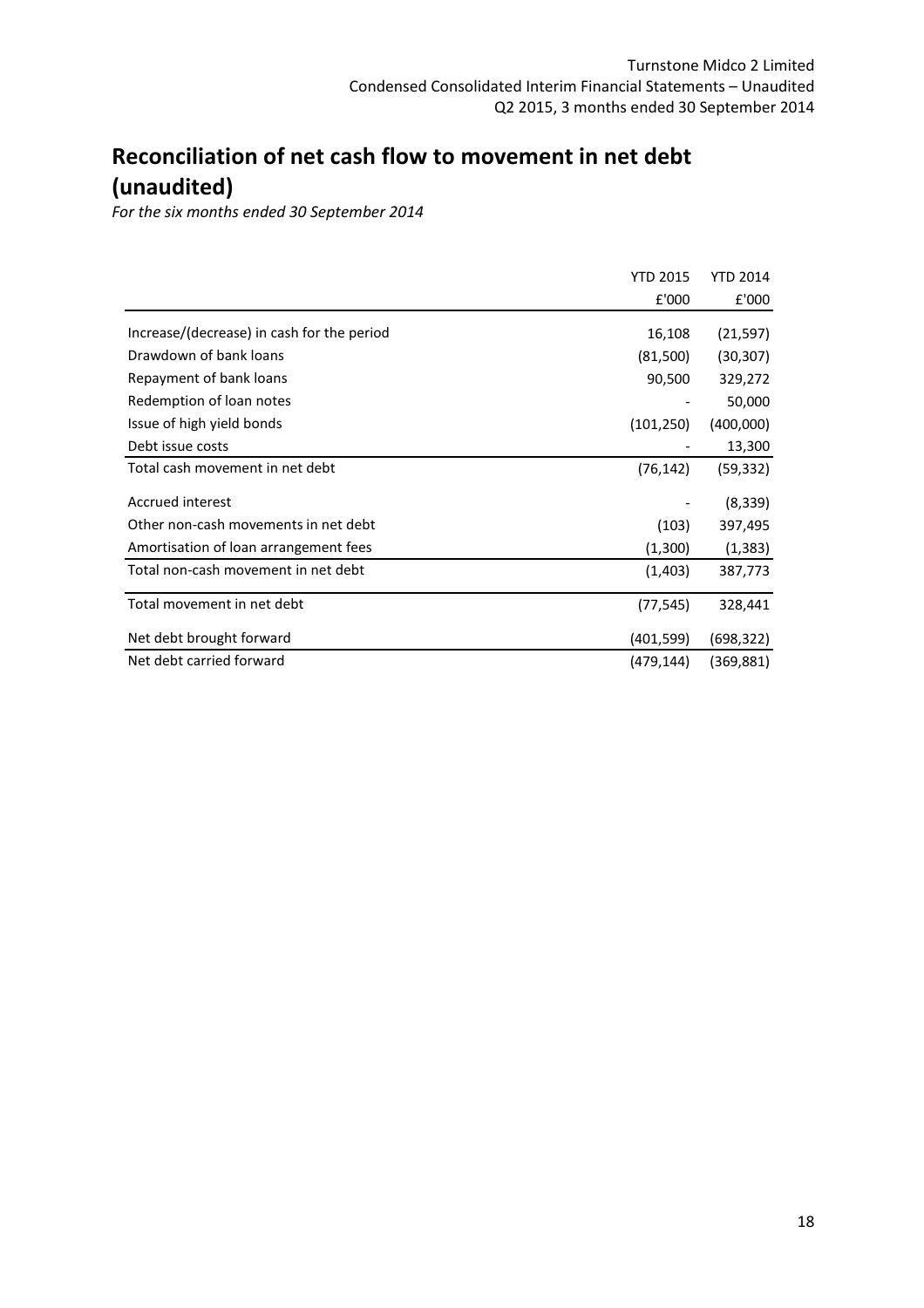Forming part of the financial statements

## 1 General information and statement of compliance

Turnstone Midco 2 Limited (the "company", and with its subsidiaries, the "group") is a company registered in England. It is the parent company of IDH Finance plc (the "issuer"). The company is 100% owned by Turnstone Midco 1 Limited and the ultimate UK parent company is Turnstone Equityco 1 Limited.

The condensed consolidated interim financial statements of the company are for the quarter ended 30 September 2014. The results for the year to date represent the group's trading from 1 April 2014 to 30 September 2014. Comparative results are provided for the quarter ended 30 September 2013 and the six months ended 30 September 2013 and include the refinancing of the group's bank debt through the issue of high yield bonds by IDH Finance plc.

The content of this report does not constitute statutory financial statements and is unaudited.

The condensed consolidated interim financial statements have been prepared in accordance with the recognition and measurement requirements of UK Generally Accepted Accounting Practice (UK GAAP). They do not reflect all of the disclosure requirements for full annual statements and should be read in conjunction with the consolidated financial statements of Turnstone Midco 2 Limited and Turnstone Equityco 1 Limited for the year ended 31 March 2014, both of which are available from our website, www.idhgroup.co.uk.

## 2 Accounting policies

The condensed consolidated financial statements have been prepared on the basis of the accounting policies set out in the 2014 directors' report and consolidated financial statements for Turnstone Midco 2 Limited and Turnstone Equityco 1 Limited.

## Turnover

Turnover represents the income received in the ordinary course of business for dentistry goods or services provided to the extent that the group has obtained the right to consideration. Turnover derived from NHS contracts in England and Wales is recognised on the volume of dental activity delivered in the financial year. Turnover from all private dental work and NHS patients in Scotland is recognised on the completion of each piece of treatment carried out, with the exception of orthodontic treatment, which is recognised based on the stage of completion reached during the course of treatment.

## Goodwill

Purchased goodwill (representing the excess of the fair value of the consideration and associated costs over the fair value of the separable net assets acquired) arising on consolidation in respect of acquisitions is capitalised. Positive goodwill is amortised to nil by equal annual instalments over its estimated useful life, which is 20 years, being the period over which the group expects to benefit from the assets acquired. The carrying value of goodwill is evaluated when there is an indicator of impairment. When it is determined that the carrying value exceeds the recoverable amount, the excess is written off to the profit and loss account.

In calculating the goodwill, the total consideration, both actual and deferred, is taken into account. Where the deferred consideration is contingent and dependent upon future trading performance, an estimate of the present value of the likely consideration payable is made. This contingent deferred consideration is re-assessed annually and corresponding adjustment is made to the goodwill arising on acquisition.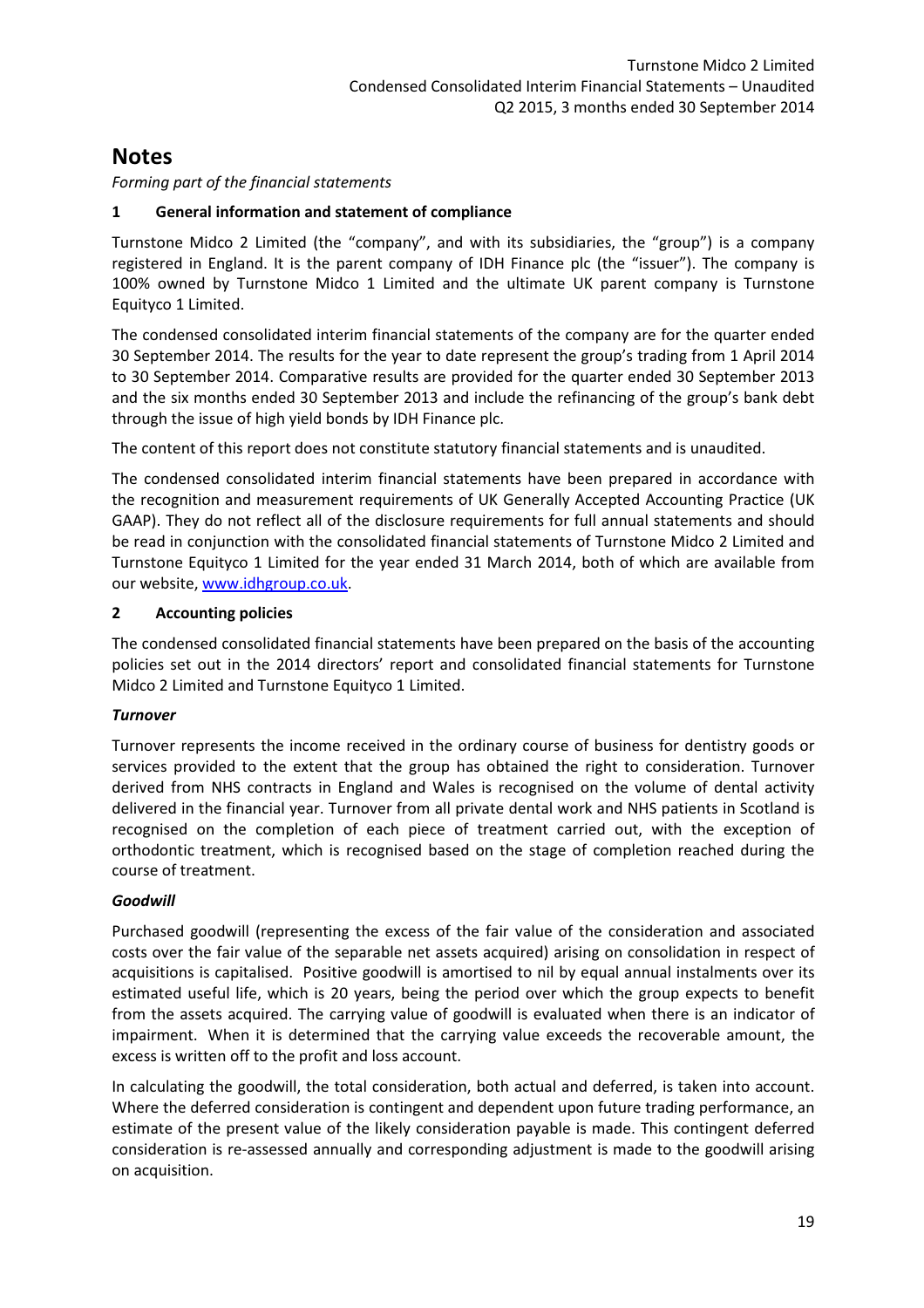## Forming part of the financial statements

On the subsequent disposal or termination of a business acquired, the profit or loss on disposal or termination is calculated after charging the unamortised amount of any related goodwill.

## **Taxation**

The corporation tax expense to be recognised in an interim period is based on the best estimate of the average corporation tax rate expected for the full year applied to the profit before tax for the interim period.

## Deferred taxation

Deferred tax is recognised in respect of all timing differences that have originated but not reversed at the balance sheet date, where transactions or events that result in an obligation to pay more tax in the future or a right to pay less tax in the future have occurred at the balance sheet date.

A net deferred tax asset is regarded as recoverable and therefore recognised only when, on the basis of all available evidence, it can be regarded as more likely than not that there will be suitable taxable profits against which to recover carried forward tax losses and from which the future reversal of underlying timing differences can be deducted.

Deferred tax is measured at the average tax rates that are expected to apply in the periods in which the timing differences are expected to reverse based on tax rates and laws that have been enacted or substantively enacted by the balance sheet date. Deferred tax is measured on a non-discounted basis.

## Leases

Operating leases are charged to the profit and loss account on a straight line basis over the period of the lease.

## Partnerships

Certain members of the group management team act as partners on behalf of group companies in a number of dental practice partnerships. These partnerships are held on trust on behalf of a number of group companies. All profits arising from partnership activity are transferred to a group trading company.

As a result, the group considers that it has control of these partnerships and consequently the results of the partnerships are consolidated into the group's financial statements. The partnerships are accounted for in accordance with the group's accounting policies.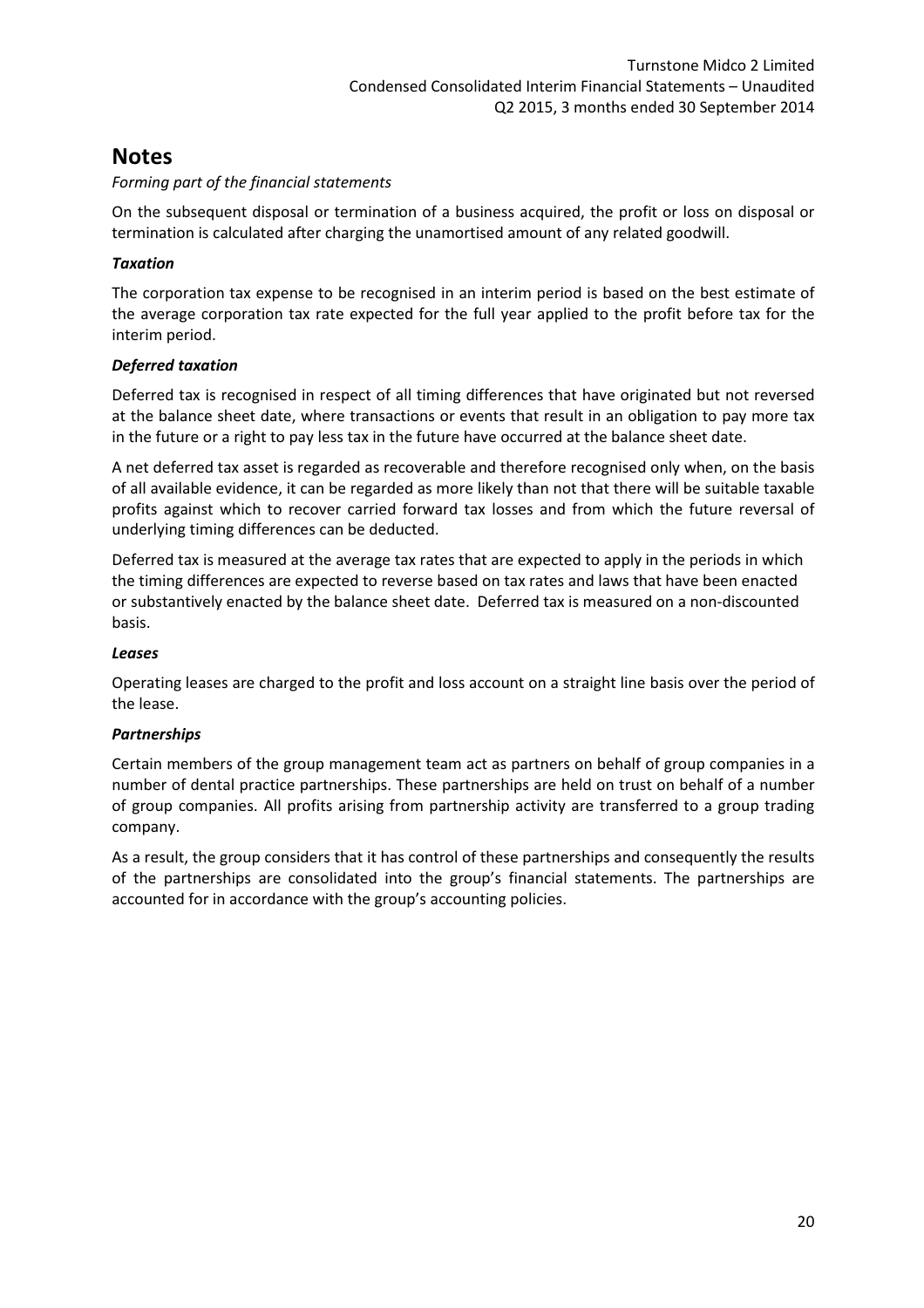Forming part of the financial statements

## 3 Segmental information

|                               | Q2 2015  |           | <b>YTD 2015</b> |           |  |
|-------------------------------|----------|-----------|-----------------|-----------|--|
|                               | Turnover | Profit    | Turnover        | Profit    |  |
|                               | £'000    | £'000     | £'000           | £'000     |  |
| Dental practices              | 109,059  | 17,032    | 212,993         | 33,350    |  |
| Practice services             | 24,094   | 2,086     | 44,013          | 3,491     |  |
| Group turnover/EBITDA         | 133,153  | 19,118    | 257,006         | 36,841    |  |
| <b>Exceptional items</b>      |          | (981)     |                 | (1,079)   |  |
| Profit on disposal of assets  |          | 1,236     |                 | 1,524     |  |
| Depreciation and amortisation |          | (13, 796) |                 | (26,944)  |  |
| Net interest payable          |          | (9,703)   |                 | (19, 588) |  |
| Loss before taxation          |          | (4, 126)  |                 | (9,246)   |  |

Practice services include The Dental Directory group, dbg, the Academy and recruitment services. All activities arose in the United Kingdom.

## 4 Taxation

|                                               | Q1 2015<br>£'000 | Q1 2014<br>£'000 |
|-----------------------------------------------|------------------|------------------|
| Analysis of tax (charge)/credit in the period |                  |                  |
| Current tax                                   |                  |                  |
| Corporation tax                               | (3)              | 17               |
| Total current tax (charge)/credit             | (3)              | 17               |
| Deferred tax                                  |                  |                  |
| Deferred tax (charge)/credit                  | (362)            | (519)            |
| Adjustment in respect of prior periods        |                  |                  |
| Effect of changes in tax rates                |                  |                  |
| Total deferred tax (charge)/credit            | (362)            | (519)            |
| Tax (charge)/credit on ordinary activities    | (365)            | (502)            |

Due to the level of allowable interest deductions and the availability of capital allowances, no current tax liability has been recognised for current trading in the quarter ended 30 September 2014.

The deferred tax asset has been recognised based on the capital allowances available on fixed assets acquired during the quarter.

The main rate of Corporation Tax has been reduced to 21% from 1 April 2014. A further reduction to 20% from 1 April 2015 was substantively enacted in the Finance Act 2013 and the deferred tax asset has been measured accordingly.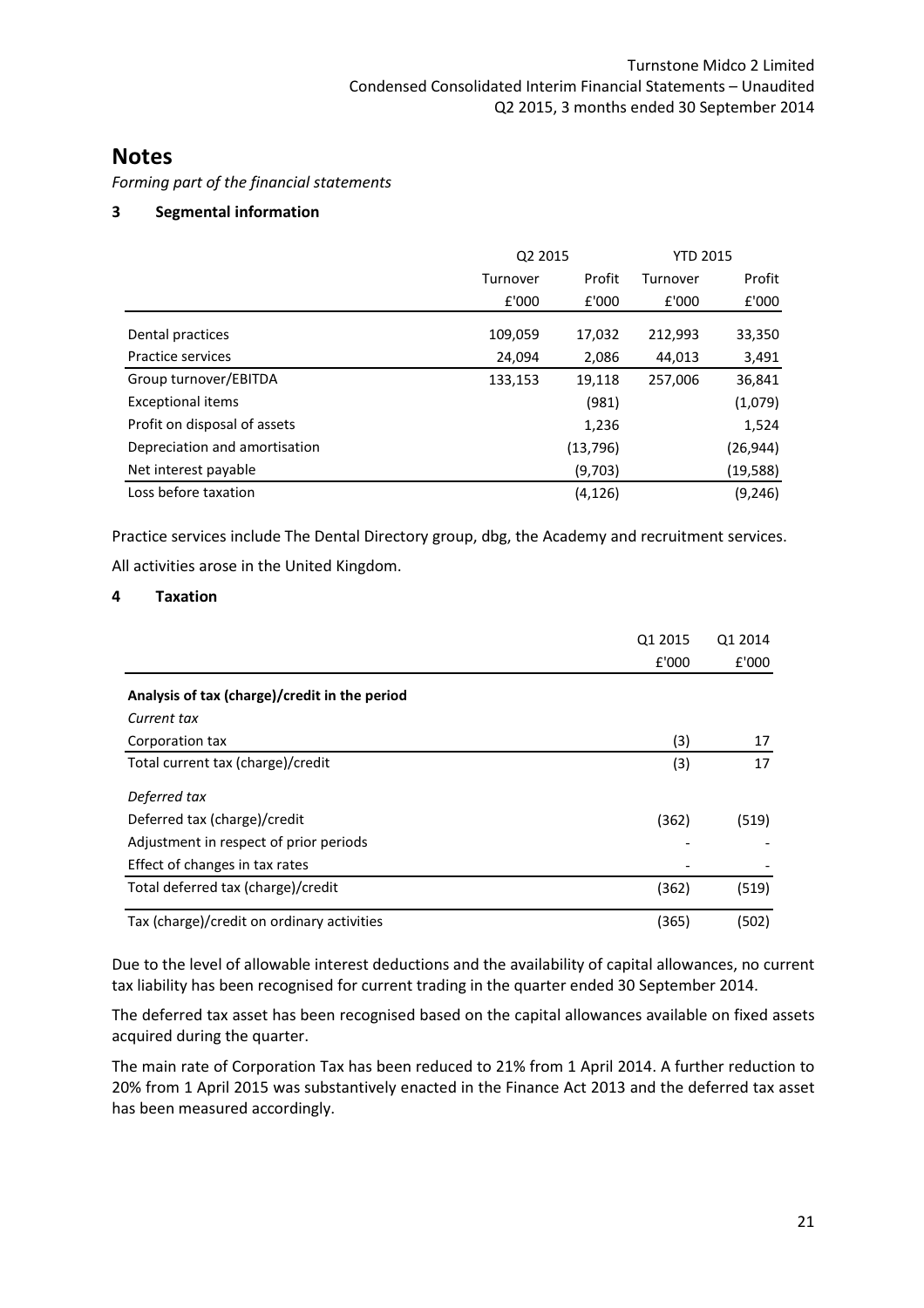Forming part of the financial statements

|                                               | <b>YTD 2015</b> | YTD 2014 |
|-----------------------------------------------|-----------------|----------|
|                                               | £'000           | £'000    |
| Analysis of tax (charge)/credit in the period |                 |          |
| Current tax                                   |                 |          |
| Corporation tax                               | (3)             | 17       |
| Total current tax (charge)/credit             | (3)             | 17       |
| Deferred tax                                  |                 |          |
| Deferred tax (charge)/credit                  | (575)           | 524      |
| Adjustment in respect of prior periods        |                 |          |
| Effect of changes in tax rates                |                 |          |
| Total deferred tax (charge)/credit            | (575)           | 524      |
| Tax (charge)/credit on ordinary activities    | (578)           | 541      |

## 5 Intangible fixed assets

During the three months ended 30 September 2014, the group acquired 30 dental practices. Practice acquisitions totalling £3.9m and subsidiary acquisitions totalling £19.4m were made in the period.

Due to the timing of these acquisitions, the initial acquisition accounting and determination of fair values has currently only been determined on a provisional basis.

## 6 Creditors: amounts falling due within one year

|                                         | Q2 2015 | Q2 2014 |
|-----------------------------------------|---------|---------|
|                                         | £'000   | £'000   |
| Trade creditors                         |         |         |
|                                         | 18,984  | 7,985   |
| Other taxation and social security      | 3,375   | 1,775   |
| Corporation tax                         | 176     | 232     |
| Deferred consideration for acquisitions | 6,270   | 5,208   |
| Accruals and deferred income            | 54,934  | 47,971  |
| Accrued interest                        | 2,928   | 2,367   |
|                                         | 86,667  | 65,538  |

Deferred consideration is due to the vendors of individual practices.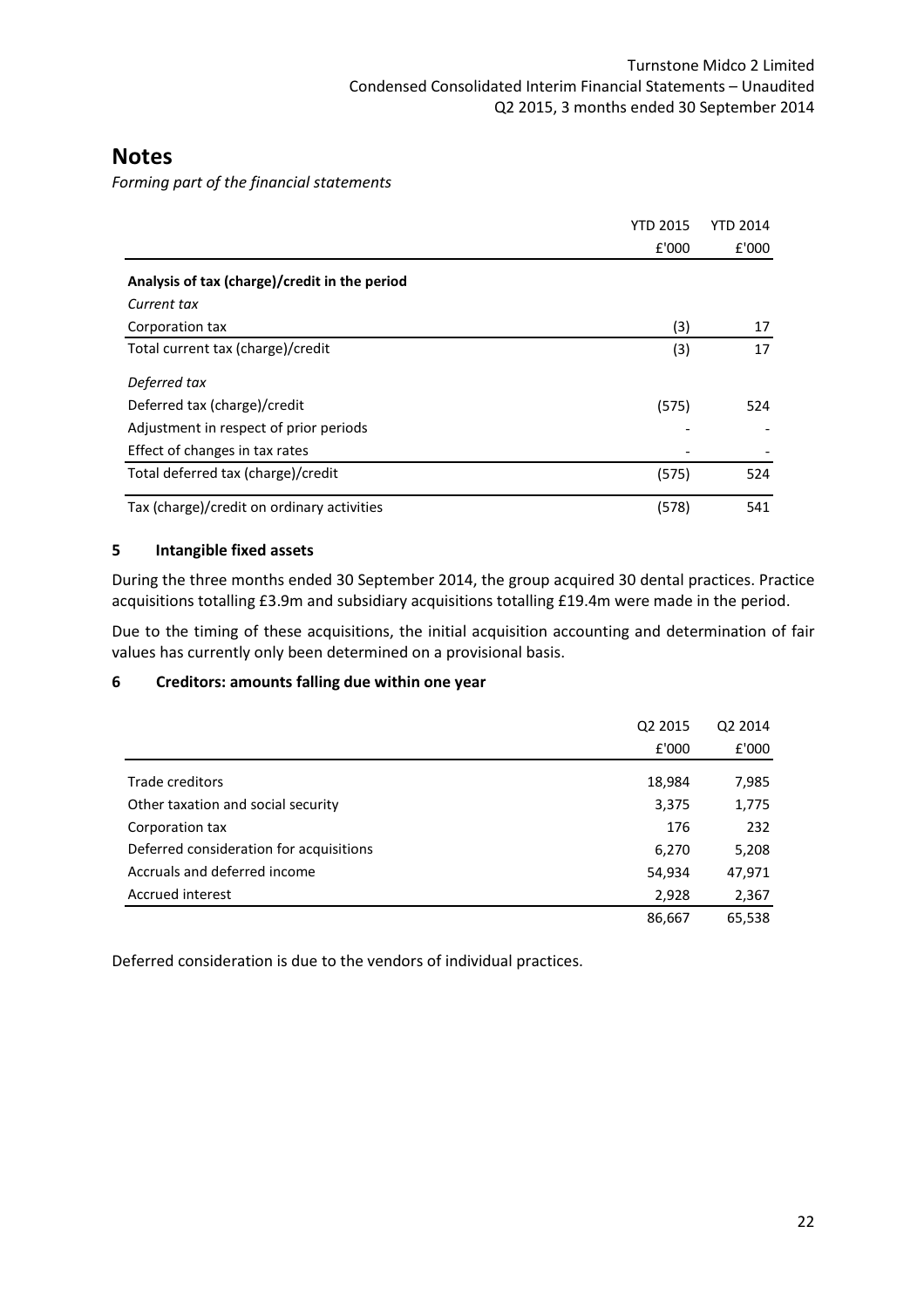Forming part of the financial statements

## 7 Creditors: amounts falling after more than one year

|                                          | Q2 2015  | Q2 2014   |
|------------------------------------------|----------|-----------|
|                                          | £'000    | £'000     |
| High yield bonds                         | 501,157  | 400,000   |
| Debt issue costs                         | (12,072) | (14, 313) |
| High yield bonds net of debt issue costs | 489,085  | 385,687   |
| Super senior revolving credit facility   | 13,000   | 5,000     |
| Deferred consideration                   | 6,071    | 4,105     |
| Accruals and deferred income             | 454      | 333       |
|                                          | 508,610  | 395,125   |

High yield bonds totalling £400m were issued at 100% on 30 May 2013. A further £100m of Senior Secured Floating Rate Notes were issued on 9 May 2014 at 101.25%. As at 30 September 2014, high yield bonds in issue consist of:

- £200m 6% Senior Secured Fixed Rate Notes due to mature on 1 December 2018;
- £225m Senior Secured Floating Rate Notes due to mature on 1 December 2018. The notes are set at a floating rate of GBP LIBOR plus 5% each quarter.
- £75m 8.5% Second Lien Notes due to mature on 1 June 2019.

The premium arising on the notes issued in May 2014 is to be amortised over the remaining term to maturity.

The super senior revolving credit facility has an interest charge of GBP LIBOR plus 4%.

As part of an interest rate management strategy, the group has entered into two interest rate contracts to swap LIBOR for a fixed rate.

Deferred consideration is due to the vendors of individual practices over the next 2-5 years.